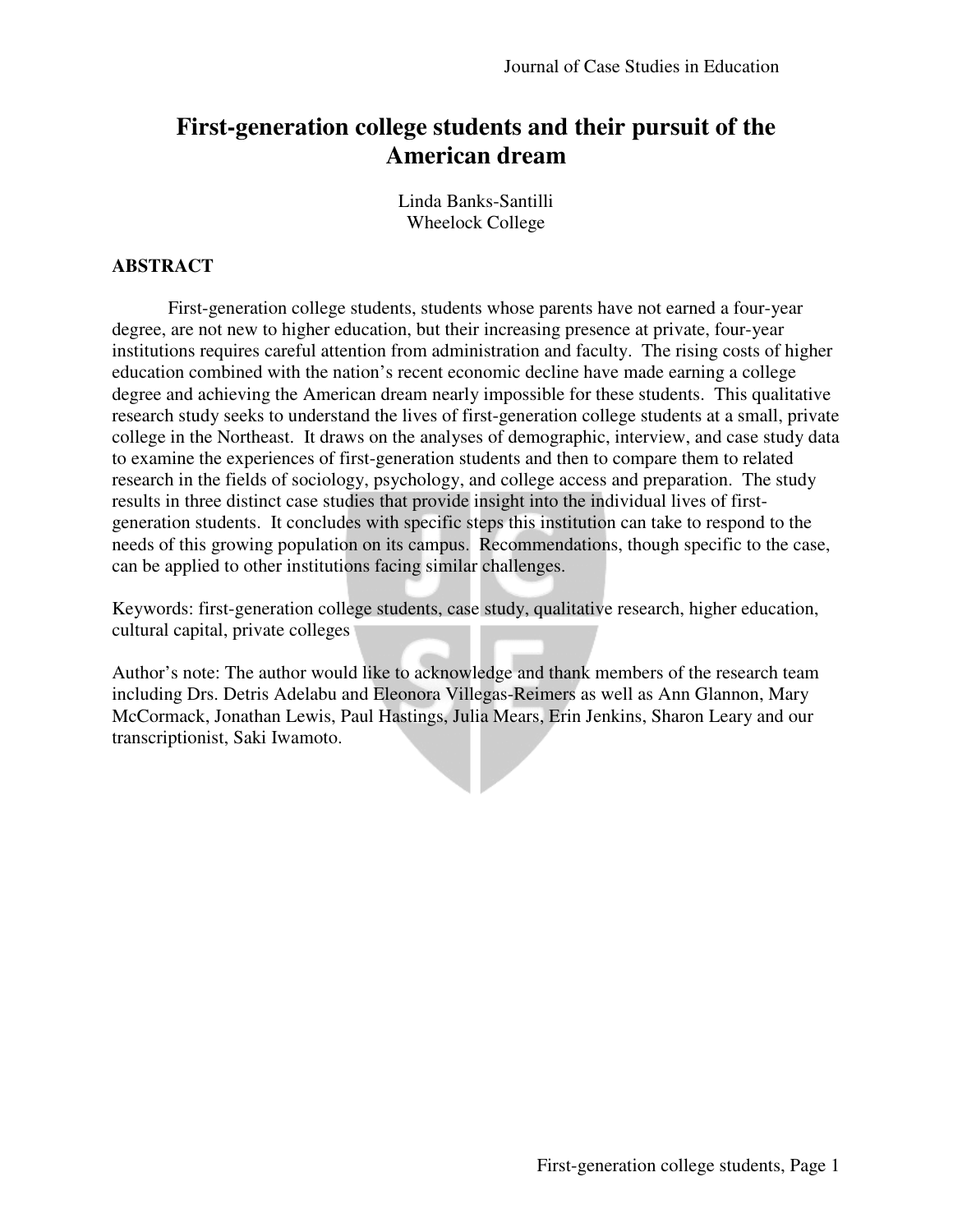### **INTRODUCTION AND CONTEXT OF THE CASE**

Education has always been touted as the path to prosperity in America. In 1848, Horace Mann, the first Secretary of Education in Massachusetts, regarded universal public schooling as "the great equalizer of the conditions of men—the balance-wheel of the social machinery (par. 6)." One hundred and sixty three years later, President Obama, in his 2011 State of the Union Address made similar claims.

 …this is a place where you can make it if you try. We have different backgrounds, but we believe in the same dream that says this is a country where anything is possible. No matter who you are. No matter where you come from.

While the overall proportion of first-generation college students (students whose parents have not earned a college degree) has declined since the 1970s, one in six freshmen at American 4 year institutions today are first-generation students (Saenz, Hurtado, Barrera, Wolf, & Yeung, 2007) and more than a quarter do not complete their first year of college. An additional 90% do not graduate within six years (Greenwald, 2012). While not all first-generation students are the same, they share a similar set of characteristics. They often struggle academically, attain lower grades, work more while attending college than their non- first-generation peers, have fewer financial resources and attend lower-quality high schools (Stephens, Fryberg, Rose Markus, Johnson, & Covarrubias, 2012).

The plight of first-generation college students at today's American colleges and universities has worsened due to the skyrocketing costs of higher education. For example, in 1980, the estimated annual cost for undergraduate tuition, room, and board at a 4-year public institution was \$6, 381 compared to \$15, 605 in 2010 and at a private, not-for-profit it was \$13, 995 in 1980 compared to \$31, 975 in 2010 (National Center for Education Statistics, 2012). Funding for federal Pell Grant and Work Study programs covered 77% of attending a public, 4 year institution in 1980 but only 41% in 2007 (Engle, 2007).

Today, all colleges and universities, including the most prestigious ones, are committed to increasing diversity through enrollment. This includes socio-economic diversity that many first-generation students bring. In addition, Greenwald (2012) points-out that due to the overall decline in the number of students entering college, many colleges are "struggling to maintain enrollment" and therefore accepting a wider range of students, including first-generation students, than they have in the past (p. 2).

America used to have the highest proportion of college graduates in the world, but today it ranks ninth. President Obama has asked Congress to change the Higher Education Act so that colleges and universities that increase affordability while maintaining value would be rewarded with more federal aid. This is a step in the right direction (State of the Union Address, 2013).

The economic decline, the rising costs of higher education, and the compounding factors of race, language, ethnicity, immigration status, and social class position make earning a college degree and achieving The American Dream nearly impossible for first-generation college students.

If education is truly equalizing then why do so many first-generation college students remain disadvantaged?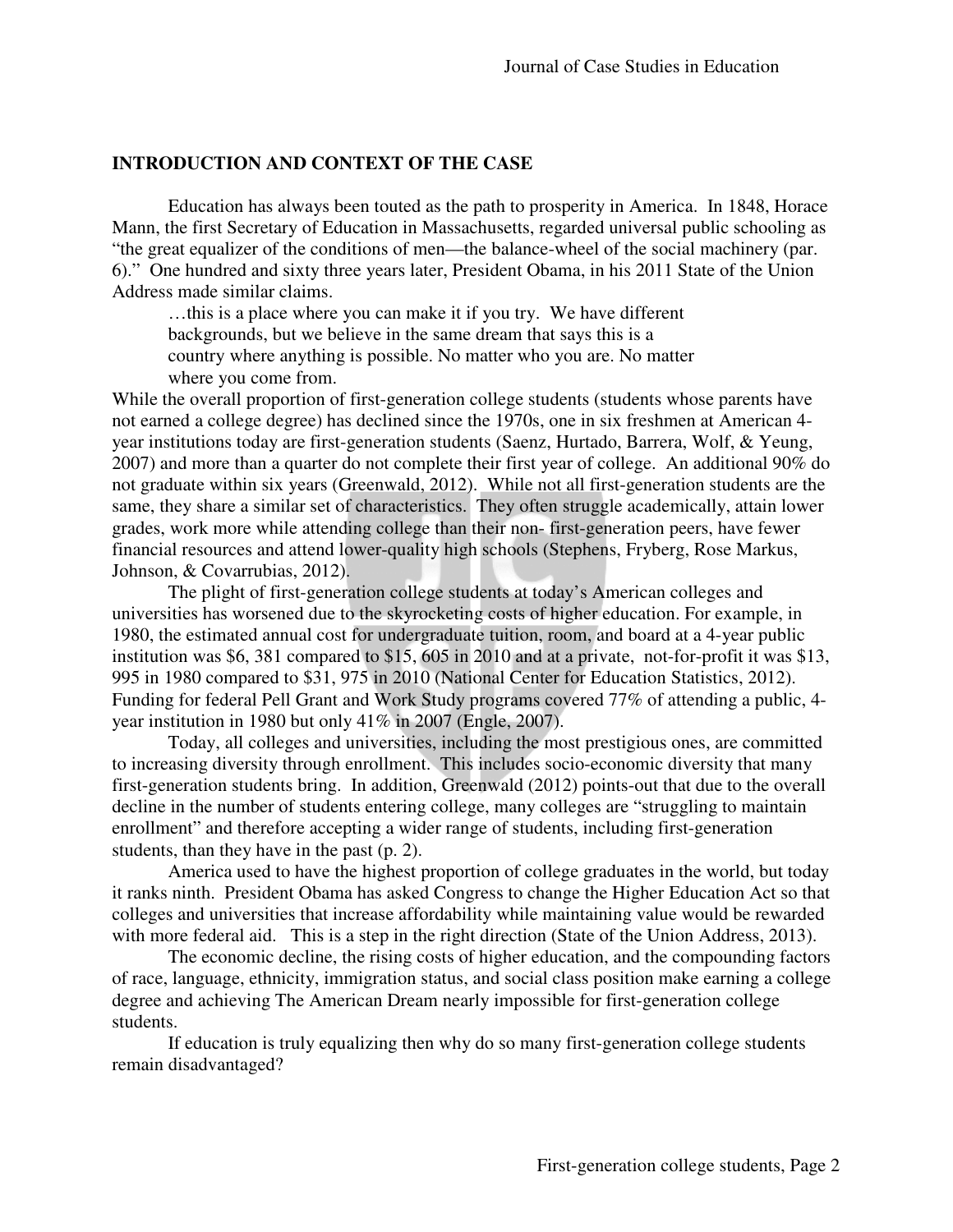### **SELECTED LITERATURE REVIEW**

#### **Academic preparation and college access**

The struggle associated with first-generation college students begins before or as early as the  $8<sup>th</sup>$  grade and is divided into two categories: 1) gaining entry to college and 2) persisting there to earn a degree (Engle, 2007). Parents of first-generation college students are less likely to help their children prepare for college entrance exams, accompany them on college tours, seek information regarding financial aid or attend information sessions (Engle, 2007). First-generation college students do not typically live in affluent communities or attend private high schools that offer high level math and advanced placement (AP) courses. Engle explains, "A rigorous high school curriculum, particularly one that includes advanced math, can greatly improve the chances that first-generation students will go to college" (2007, p. 28). Eighth grade algebra, viewed as a "gateway course" to more advanced math was not even offered in schools attended by one-fifth of first-generation students in the United States (Horn and Nunez, 2000; Choy, 2001; Engle, 2007 p. 29).

First-generation college students rank themselves lower than non-first-generation peers in ratings of math and writing ability, self-confidence, and leadership (Saenz, Hurtado, Barrera, Wolf, & Yeung, 2007). Housel (2012) a former first-generation college student herself who is now a professor, points out that in high school she learned how to memorize but not how to analyze readings. She needed a semester of skill development before she "caught up" with her non-first-generation peers (p. 2).

When it comes to selecting a college, first-generation students, even when qualified for higher-ranking colleges and universities, tend to limit their choices. Engle (2007) found that they often apply to a single institution. This is primarily due to a combination of factors including lack of information about degree programs and limited income for multiple application fees. A first-generation college student in our sample reported that she did not understand the differences between a public institution and a private one and had only recently learned, while desperately trying to pay her college tuition, that she was attending a private institution. While first-generation college students rely on the advice from guidance counselors and relatives to select colleges, non-first-generation students consider a college's reputation, availability of graduate programs, school rankings, and cost (Saenz, Hurtado, Barrera, Wolf, & Yeung, 2007; London, 1989).

#### **Cultural and social inequality**

 A hypothetical comparison of a first-generation student's college experience with that of her non-first-generation peer is included in Appendix A. Informed by the work of Housel, (2012) and Orbe, (2004) it illustrates the lack of "cultural capital" that first-generation students have as they navigate the higher education landscape. French sociologist Pierre Bourdieu is first credited with using the term, "cultural capital" to recognize the social and cultural inequalities that exist between two groups of people (Bourdieu and Passeron, 1970, p. 49). More recently, Stephens, Fryberg, Markus, Johnson and Covarrubias (2012) have expanded on Bourdieu's work by applying the "cultural mismatch theory" to the experiences of first-generation college students' (p. 2). They corroborate the earlier work of Bowen,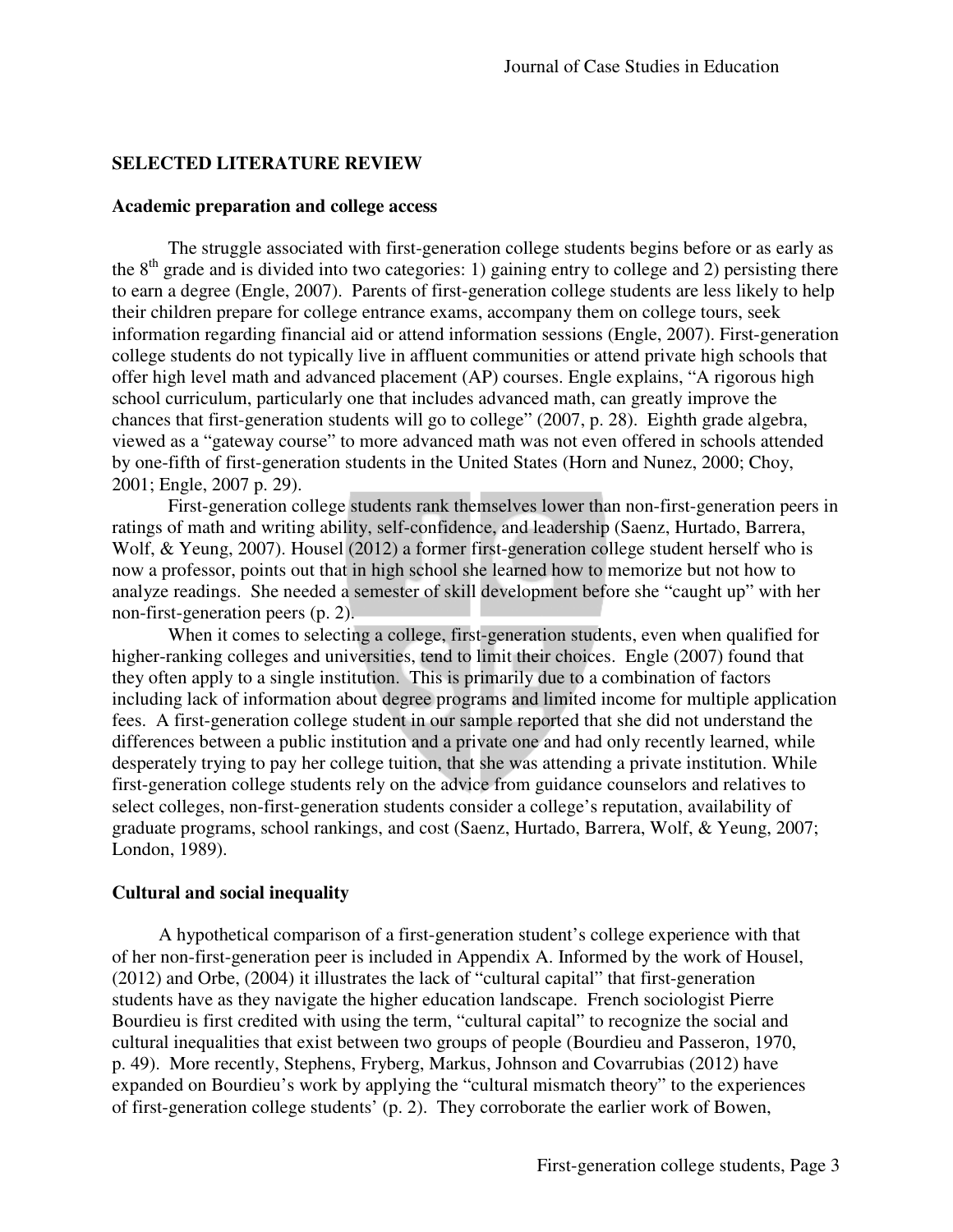Kurzweil, and Tobin (2005) by arguing that higher education maintains rather than diminishes social class inequalities resulting in a "social class achievement gap" (p. 1178).

Stephens et. al (2012) claim that colleges and universities operate on a set of shared middle-to upper-class cultural norms that are unknown to many first-generation college students from working class backgrounds. These norms define how a person relates to others socially. They argue that a person from a middle-to upper-class background has likely been raised to value independent ways of relating to others in the social world. For example, they are taught to "influence the context, be separate or distinct from others, and to act freely based on personal motives, goals and preferences," (Stephens et. al 2012, p. 3; Markus & Kitayama, 2003). They come from families where their self-importance has been promoted and their individual preferences have been honored. They have had opportunities to choose, control, and influence their lives, because they have had enough economic and social capital to do so.

Conversely, first-generation college students, one half of whom is low-income or working class, (Saenz et. al 2007) have been raised to value interdependent ways of relating to the social world. For example, they are taught to "adjust to the conditions of the context, be connected to others and to respond to the needs, preferences, and interests of others," (Stephens et. al 2012, p. 3). Children raised to embrace the interdependent norms have a history of limited economic capital. They have had few opportunities for choice, control, and influence. Their self- importance has not been the primary focus of their families.

Stephens et. al (2012) asked administrators from the top 50 American universities and 25 liberal arts colleges to identify the most important skills their respective institutions expect students to develop while in college. Eighty-four percent of the administrators selected skills that characterized their college culture as more independent than interdependent. They viewed success as defined by individual development, personal choice, and self-expression.

Stephens et. al (2012) then asked first-generation college students and their non-firstgeneration peers to rank their motives for attending college. They found that first-generation college students were more likely to name interdependent motives when compared to their nonfirst- generation peers. For example, 69% of first-generation students indicated that they wanted to help their families compared to 39% of the non-first-generation peers. Forty-nine percent of the first-generation students chose to pursue college, because they wanted to bring honor to their families, compared with 27% of non-first-generation students, and 61% of first-generation college students wanted to give back to their communities compared with 43% of their non-first generation counterparts. The study revealed that even after controlling for race and SAT scores, students whose motives for attending college were more independently focused achieved higher grades.

### **Psychological and familial conflict**

In his seminal work on first-generation college students, London (1989) framed the dilemma that many first-generation students face as a need "to reconcile the conflicting demands of family membership with educational mobility," (p. 144). Drawing on psychoanalytic and family systems theories as well as Erikson's theory of adult development (1959), London explains that it is common for late adolescents to separate from their families of origin to establish adult identities, yet it is particularly difficult for first-generation college students. He uses the term, "breakaway guilt" to explain the shame first-generation students experience when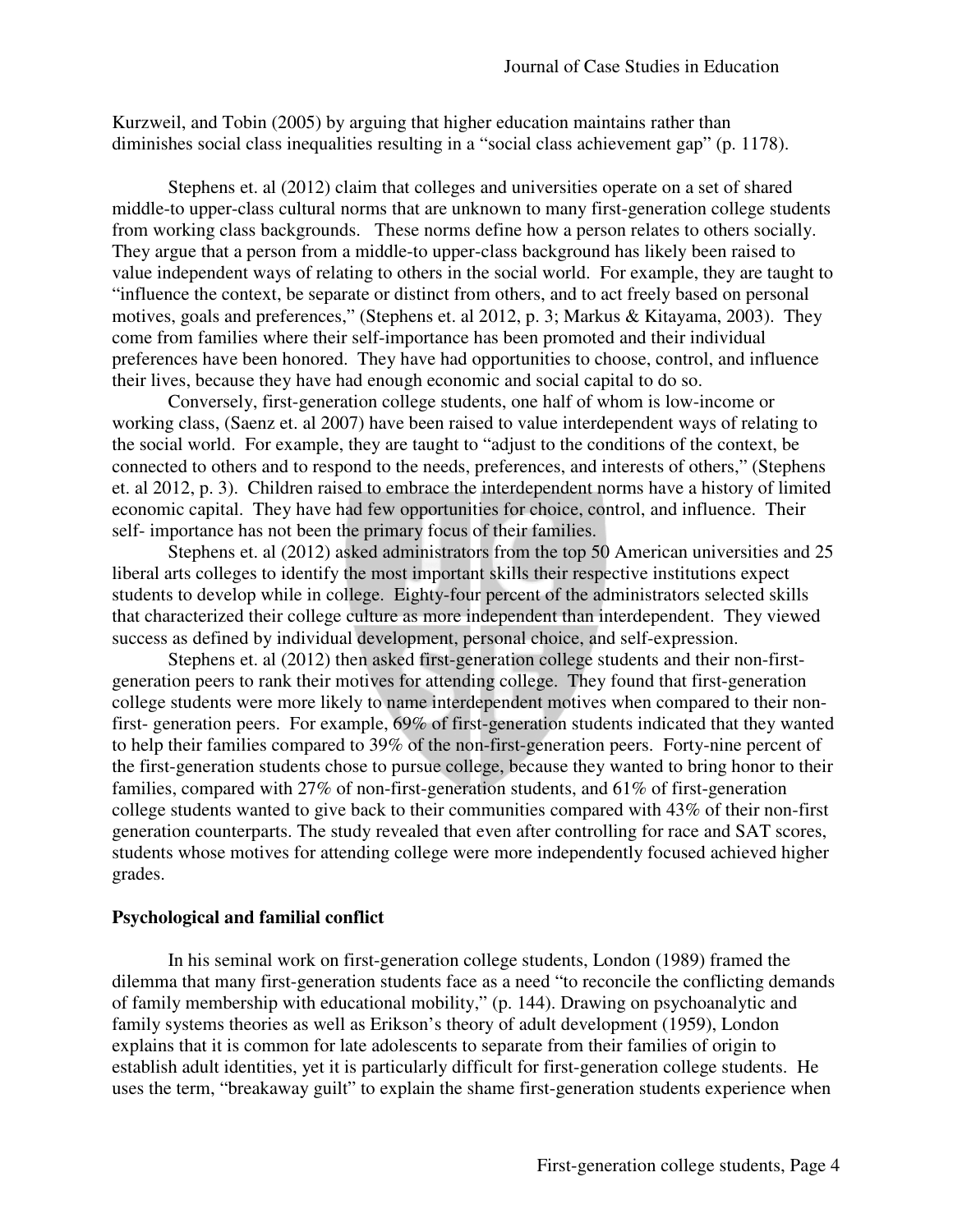they risk a real or perceived betrayal by the family (p. 153). Orbe (2004) similarly found that some first-generation students choose to maintain two very distinct identities: home and college, because by choosing their college identity, they are indirectly perceived as rejecting the family. There is also a discomfort associated with membership in both places described by Rendon (1992) as living "simultaneously in two vastly different worlds while being fully accepted in neither"  $(p. 56)$ .

Students whose parents had earned a college degree perceived their entry to college as continuation of their schooling while first-generation students viewed it as a break or disconnection from what was familiar to them. Terms like "disjunction" and "discontinuity" are applied to first-generation students' experiences of college entry (Engle, 2007, p. 33; Rendon, 1992, p. 64; Terenzini et. al 1994). Housel (2012) described it as "straddling two class cultures," (p. 3) while Orbe (2004) goes even further explaining the need for first-generation college students to "negotiate multiple layers of identity" (p. 133).

Other researchers point-out that educational advancement comes with a psychological cost. "Mobility involves not just gain, but loss…loss of a familiar past, including a past self" (London, 1989 p. 168; Housel 2012). The first-generation college student also has enormous pressure put upon her to succeed. She is often viewed as the family's savior, delegate, or wayout of poverty or less-desirable working and living conditions.

London (1989) used the psychoanalytic theory of Stierlin (1974) to analyze firstgeneration students' life histories. He explained that within a traditional society, children receive messages from their families regarding their roles and ideas associated with work, family, religion, and community. These role assignments are passed down through the generations resulting in "intergenerational continuity" (p. 168). Children know what is expected of them and once they comply, their identity as an adult within the community is established and secured. Modernity, however, has changed society over time. It has promoted individual achievement, upward mobility, and a sense of discontinuity among families. Children who "break away" from their families of origin may experience guilt associated with abandoning a parent who is dependent on them (London, 1989 p. 153). This may lead to an insecure self or a self that needs to be re-negotiated with their families of origin.

One of London's case studies featured Lisa, a first-generation college student from Ireland who learned that her parents' support of her in college continued only if she maintained their working-class values and beliefs. Once she started talking about feminism and lesbianism and questioning the Roman Catholic faith, her parents viewed her as a radical. When she dyed her hair and cut it short, her mother called her "a disgrace to the family" (London, p. 161). Her new ideas, stimulated by her college course work offended her family, because they challenged the family's long-held beliefs and values that were a part of their intergenerational system.

### **Compounding factors of race and ethnicity**

Nationally, first-generation college students are more likely to be a member of a racial or ethnic minority than their non-first-generation peers (Hutchens, Deffendall & Peabody, 2011). Research on high achieving African American students who attend predominantly white colleges or universities emphasizes the need for higher education institutions to create "sanctuaries for success" for students of color that help them feel a sense of belonging and acceptance that counteracts the alienation they may experience (Brooks, 2012, p.135) on predominantly white campuses. These smaller sub-communities may take the form of Black Student Unions,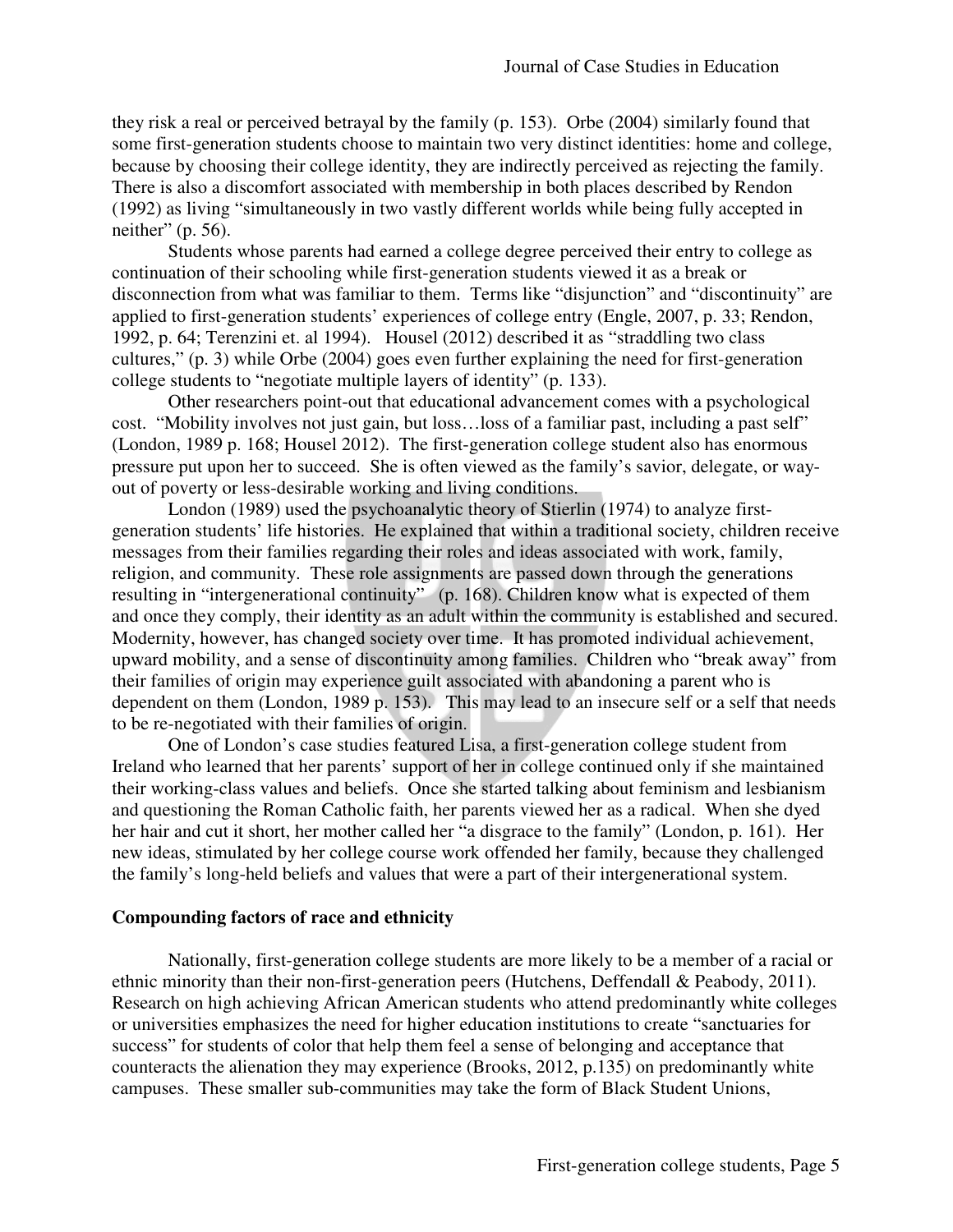community-research initiatives, honors programs, or advocacy groups. Freeman (1999) found that African American high school students who attended inner-city public schools, where whites were the minority, were suddenly faced with the opposite demographics in higher education. They found their entry to college intimidating and some felt uncomfortable at being assigned a white roommate.

Freeman (1997, 1999) explains "although not usually acknowledged in the literature and by the larger society, education has always been valued by African American families" (p. 7). In her research on college decision-making among African Americans, she highlights the significant role the students' mothers and extended family members played in their desire to see their children achieve beyond their own levels of education. She also examines why some African American students' aspirations to attend college do not result in college participation. She learned that some African American first-generation college students are not convinced that they will get a job that is equal to their level of schooling upon graduation. These findings likely reveal larger social ills, such as insidious forms of discrimination, structural racism, and oppression that people of color continue to face daily in American society.

### **RESEARCH METHOD**

#### **Rationale for study**

This study takes place at a small private institution located in Boston, Massachusetts. The research and findings revealed in this article represent a portion of the larger on-going study. The research study began in the fall of 2010 when the principal researcher experienced three discrete events that led her to undertake such a study. 1) One of her students began crying during office hours when asked by the investigator where she was from in a friendly attempt to establish rapport. The student then explained that she was first in her family to attend college and that she felt rejected and misunderstood by her family of origin. The principal researcher decided to disclose her identity as a former first-generation college student in an effort to be supportive. 2) The president of the college in which the principal researcher worked announced at a college-wide meeting that the institution's percentage of first-generation college students was growing. 3) In her role as an associate professor, the principal researcher taught a course on the social history of teaching in America from the Puritans to the present day. In her review of the Market Revolution, the investigator introduced the concept of social mobility for women and how by assuming roles as teachers and factory workers, women of the early 19<sup>th</sup> century began to advance their own social and economic status. It no longer mattered who their fathers or brothers were, and what type of family they were born into. The principal researcher began thinking about how the same concept applied to first-generation college students today. Higher education allows people the opportunity to reinvent themselves. The juxtaposition of these three seemingly unrelated events led to the impetus for this study.

#### **Primary research question**

In this study, the principal researcher was interested in learning more about the experiences of first-generation college students at the institution where she worked. She was particularly interested in the psychological concept of identity renegotiation as it applied to firstgeneration students. In addition, she wanted to support the administration's efforts to reduce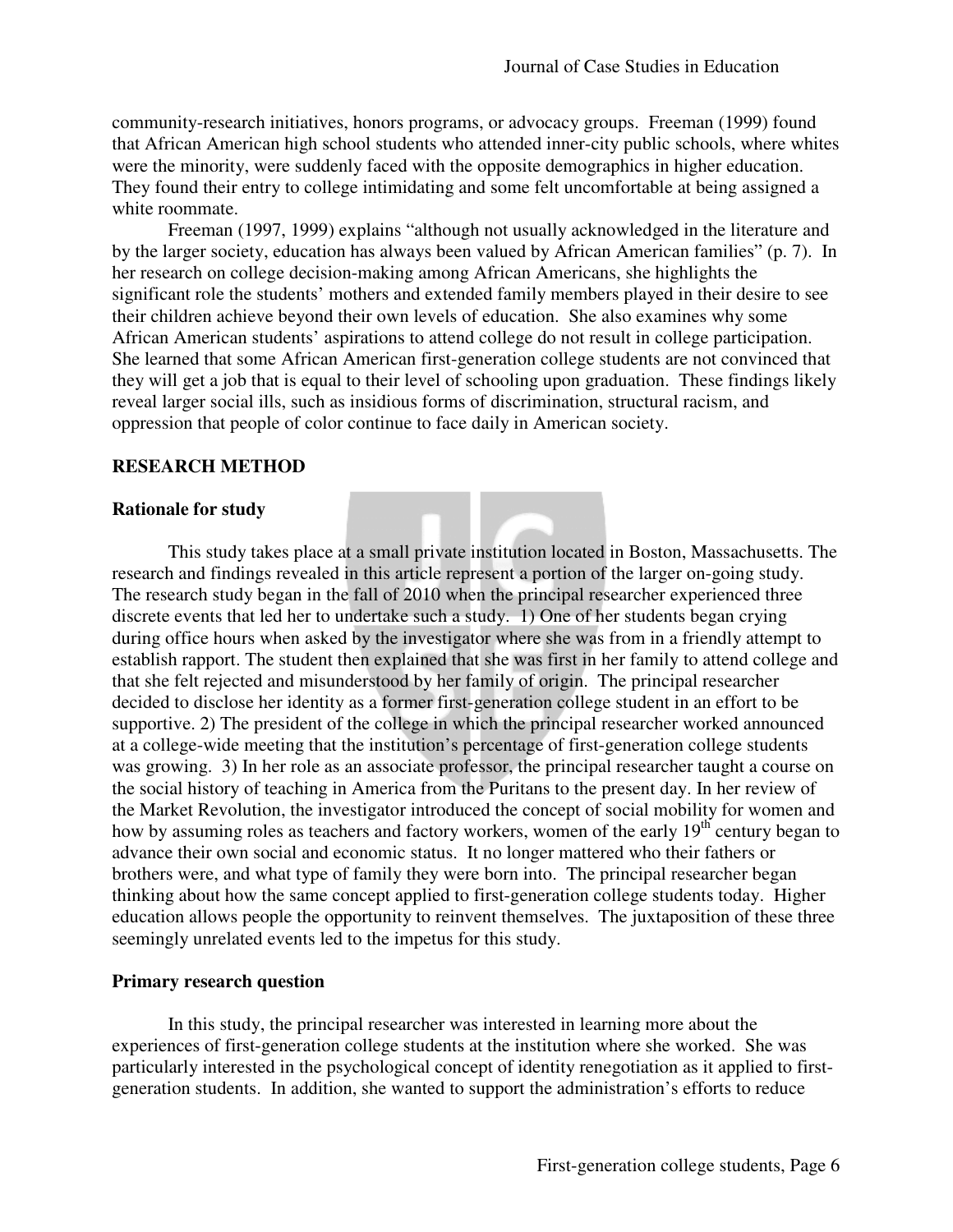attrition and promote retention of all incoming students. She wanted to further understand issues related specifically to first-generation college students so that they could be addressed holistically and through a variety of ways that might include changes to the College's existing Summer Bridge and first-year seminar programs as well as to the advising model. In addition, the principal researcher was eager to learn how the College's faculty might alter their pedagogical approaches to ensure the success of more first-generation college students.

#### **Sample and timeline**

 This study began in the fall of 2010 when a 13 question survey was developed and administered to 114 first-year students during their first semester. While the primary purpose of the survey was to determine the percentage of first-generation college students entering the institution in 2010 and to gather demographic data about the sample, two of the 13 questions on the survey, were included to help minimize attrition. One question asked students to rank their confidence level in earning their degree within a 4-year period. The second question gave students an opportunity to identify problems they were encountering in their first semester at the college so that they could be addressed immediately by faculty or staff. The principal researcher sought the assistance of two other faculty members, both from the department of human development, as well as the associate vice president for student success to design the survey. She then sought the assistance of five additional colleagues who worked in the academic advising and assistance offices as well as of faculty who taught first-year seminars to aid her in administering the survey. Results of the demographic survey are represented by the table included in Appendix B.

The large percentage of first-generation college students (52%) present in our freshmen class when compared to the national percentage (17%) attending private, 4-year colleges (Saenz, Hurtado, Barrera, Wolf & Yeung, 2007) surprised the research team. This can partly be explained by the college's specific focus on preparation programs in education, social work, and in working with children and families in hospital settings. Middle-class students are typically drawn to the service professions such as teaching (Leming, 1991 as cited in Smith, 2000). It is also becoming increasingly more difficult to gain admission to state universities who are experiencing an influx of applications from more highly-qualified students who have decided to forfeit private education for a public one, saving thousands of dollars for advanced degrees.

Also interesting was that 92% of the first-generation college students in this sample had attended public high schools and of the small number of private schools attended, all were Catholic or Christian-based.

While more than half of our sample reported that they decided to attend college to earn professional credentialing required of their chosen profession, the research team hoped that once enrolled, they would begin to see the value of education beyond professional preparation (to achieve self-actualization, gain increasing knowledge, contribute to the world intellectually and expand their world view). It was encouraging to learn that 92% of the first-generation sample was confident or very confident that they would earn their degree within four years, and that 85% felt positive about their first semester experiences at the college.

At the request of the college president, survey data were analyzed and shared at the April 6, 2011 All College Meeting, a bi-monthly gathering of faculty, staff and administration totaling approximately 150 people. The agenda for this meeting was devoted to discussing the firstgeneration student population at the institution. For example, those assembled at table groups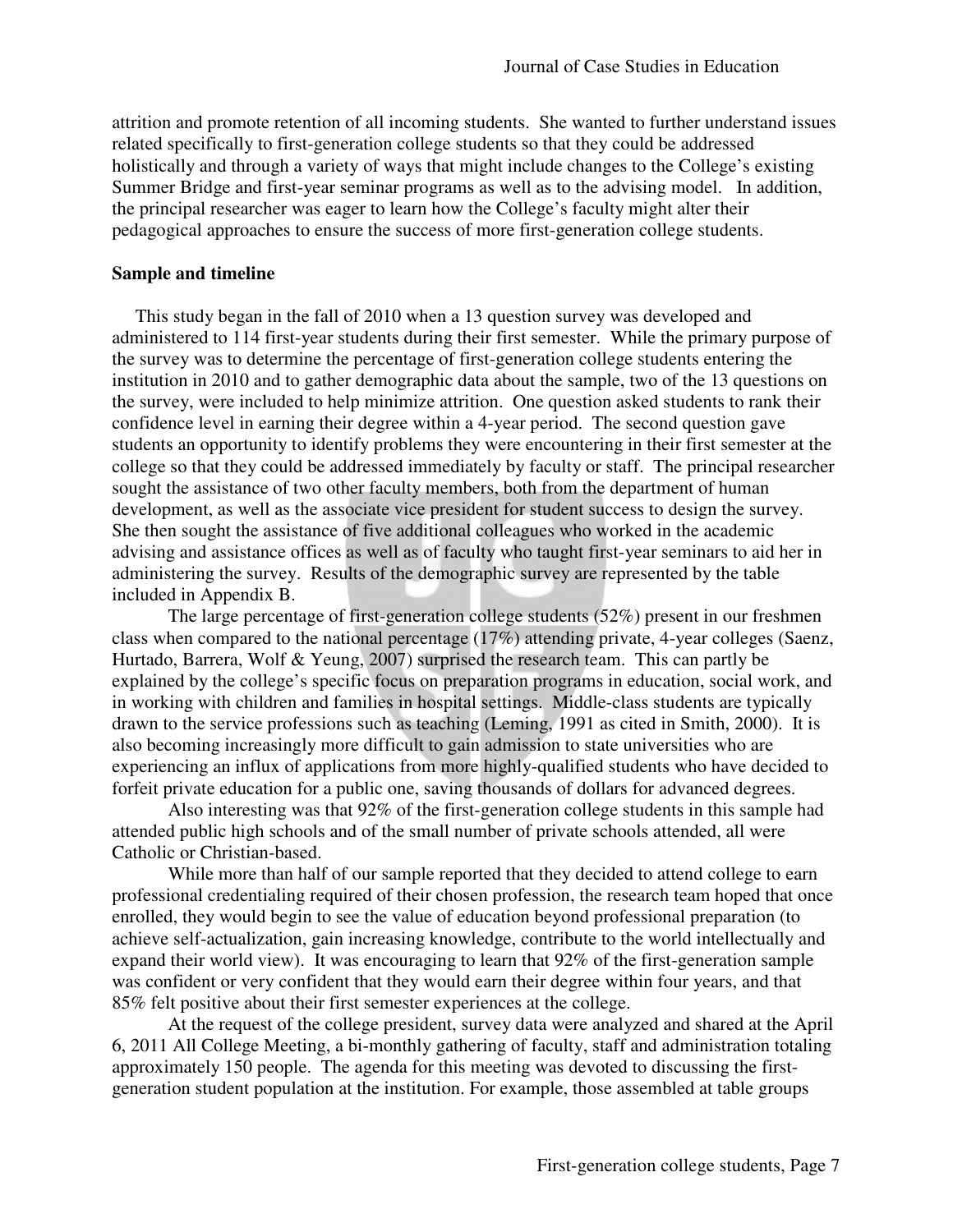were prompted to share assumptions they held about first-generation college students and to generate specific ideas about how to help them. Highlights from group discussions are presented in the table included in Appendix C.

### **Data Collection**

 Of the 114 first-generation college students, 68 or 60% of the sample agreed to be interviewed. An interview protocol was developed (Appendix D) and an eight member research team that represented a cross section of faculty and administration from the offices of Student Success and Academic Assistance was assembled. Three training sessions specifically focused on developing the interview protocol and conducting an interview within the qualitative research context were held during the fall semester of 2011. While all of the interviewers had extensive experience working with students, only some had conducted research in the past or were published in their respective fields. The purpose of the seminars were to review the qualitative process and to practice asking questions that elicited open-ended responses aimed at understanding the experiences of first-generation college students at our institution. Readings about the qualitative method were also assigned and discussed, and digital tape recorders were purchased and distributed.

Interviews were conducted during the spring semester of 2011. The sample was divided among the eight member team randomly with the exception of assigning a small number of students who spoke Spanish to a faculty member on the research team who also spoke Spanish. This decision was made based on prior demographic data so that the students might feel more comfortable communicating in their first language or engaging with an interviewer who identified with their language and/or culture.

 The interview team intended to interview all 68 students in the spring of 2011, but instead was successful at interviewing approximately 1/3 of the sample size, twenty-two students at this time. Some members of the interviewing team reported that they scheduled interviews with students who later cancelled or did not show-up. This behavior was attributed partly to the increasing demands placed on students at the end of semesters where they have final papers and projects due as well as to their reluctance to participate in the interview. In addition, a few members of the interview team had difficulty balancing the demands of their full-time positions at the college with their interview schedule. They simply did not have the time to re-contact students repeatedly after they did not attend an appointment. Still other members of the team were successful at arranging and interviewing their assigned students. The principal researcher took responsibility for the remaining forty-six students. They were contacted repeatedly via email and some of the students who lived nearby agreed to interview at the college's library during extended hours in the summer. Skype was also used by the principal researcher to interview additional students from the sample that lived farther away.

 By the fall of 2012, the registrar confirmed that14 of the 68 first-generation college students, approximately 20% of the interview sample, had left the college. Some left permanently and others had applied for and were granted a leave of absence. The email below is from a first-generation student the principal researcher had contacted to re-interview, because her first interview had raised a red flag. The principal researcher felt that this student could benefit from immediate intervention consisting of a range of college-wide services.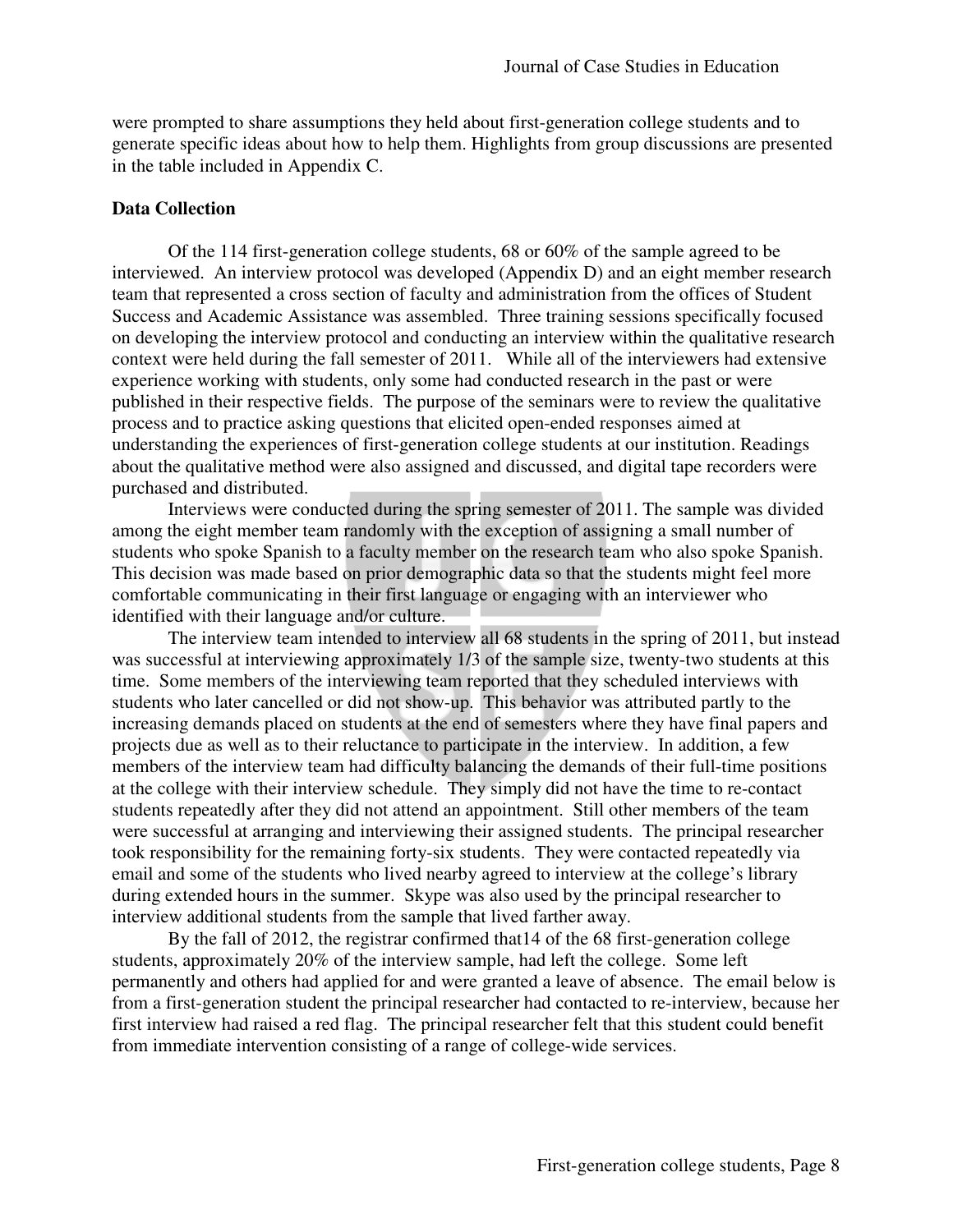## **Email to a First-Generation College Student who Left College**

November 13, 2012

Hi [name of student]

I am [name of faculty member] who is reviewing all of the data on First Generation College Students. Your interview that was conducted with [name of staff member] in April of 2011 really stands out. I was wondering if I could meet with you to talk with you again about your ongoing progress at the college. I know you must be busy, but I can make myself available any time before or after Thanksgiving. The appt. might take 45 minutes or so. My office is on the [name of campus and office #].

I look forward to your response.

[Faculty Member's name and contact information]

## **First-Generation College Student's Response**

November 19, 2012

I am not at [name of college] anymore, I am taking a year off. I am back in California for good because of personal reasons.

[Student's name]

While it is heart-breaking to lose any student to attrition, it is especially painful to lose a first-generation college student who has worked so hard to be admitted. As one can see from this email exchange, the student's response appears contradictory in that she implies it is temporary by the indication of the fixed amount of time off (a year) but also permanent by her use of the terms, "anymore" and the phrase "for good."

During the 2012-2013 academic year, the principal researcher was granted a sabbatical and was successful at interviewing the remaining 29/32 students. A visual representation of the data set is included in chart-form in Appendix E. The analysis includes a total of 51 firstgeneration college student interviews from the original sample of 68 students.

## **Data Analysis**

 Analysis procedures applied to the interview data were multi-layered and characteristic of the grounded theory approach to qualitative data analysis introduced by Glaser and Strauss, (1967) and described more recently by Strauss and Corbin, 1990 and Rossman & Rallis, 2003. In such an approach there are no preconceived codes, but rather data are reviewed as it is collected and pattern codes are established by reviewing the transcripts line-by-line and by-hand,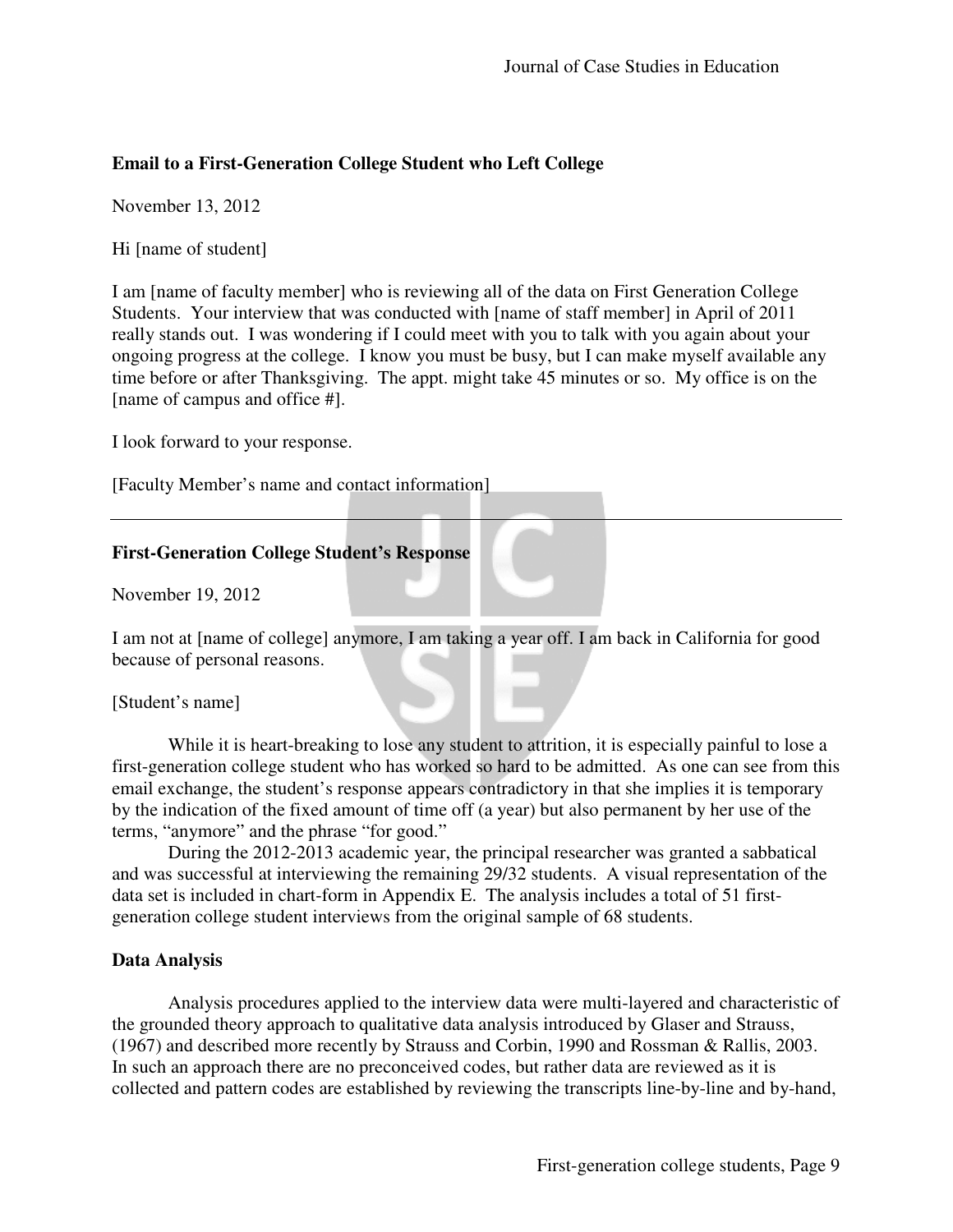paying close attention to regularly occurring phrases known as "in vivo" codes (Glaser and Strauss, 1967, p. 106).

 Taped recordings of all interviews were transcribed with an effort to preserve the participants' words. Pauses, word emphases, mispronunciations and incomplete sentences were included in transcripts. As tapes were listened to (or watched in the case of the Skype interviews) "units of meaning were assigned to words, phrases, sentences and whole paragraphs" in an effort to organize the data into categories (Miles & Huberman, 1994, p. 56-57). Metaphors introduced by participants were preserved. An example of this is when a first-generation student described her college experience as "a rollercoaster ride" complete with its ups and downs and when a second student used the phrase, "I'm supposed to be driving the bus now, but I'm so afraid that it will crash" to explain the transition from living at home with her parents to assuming responsibility for her own life while away at college.

 Check-coding was used as a strategy for increasing inter-coder reliability. The principal researcher sought the assistance of two other colleagues, an associate professor of human development and an associate director of the college's library to review interview data collectively and co-establish pattern codes. Reflective comments were written in the margins of transcripts and then transferred to data display matrices. These matrices included the pattern codes as well as the raw data that supported them and had additional space for participants' repeated words and page numbers for supporting quotations from interview transcripts. During the interview phase, the principal researcher was invited to present initial findings on six occasions for various events at the college including first-year programs, a trustee presentation, a diversity dinner and accepted students' days. These presentations, often co-designed by the principal researcher and a first-generation student or faculty member were extremely helpful in further clarifying interview data and "testing hypotheses that emerged during analysis" (Miles & Huberman, 1994, p. 50).

 All data analysis is subjective, but the principal researcher assumed responsibility for decreasing the amount of subjectivity inherent in the analysis by listening to tapes more than once, employing check-coding procedures, adhering to the conceptual framework and by using coding procedures that answered the primary research question. During this process, it was equally important to consider "rival hypotheses that question the researcher's assumptions and biases" (p. 50).

 The principal researcher discovered, for example, that first generation college students at this particular institution talked about the racial and cultural diversity of the Boston area as something that they had no prior knowledge about when asked to identify something that they were confused about in the initial interview. She wondered if this was related to their firstgeneration status or if it was merely reflective of the types of communities that they grew-up in, their limited travel, or their reaction to learning more about diversity in required courses. She wondered, for example, if non-first-generation college students at this institution would also identify racial and cultural diversity as something they were unprepared to encounter. In addition, the principal researcher was surprised to learn about parents who were not supportive of their child's decision to attend college, despite how few. It did not even occur to her that any parent might not want their child to seek a higher education.

 Lastly, three students from the interview sample were contacted and re-interviewed a second time for the development of case studies that follow the more generalized interview analyses. Pseudonyms were used in the case studies to protect students' true identities. The principal researcher decided to complement the interview data with less condensed, more holistic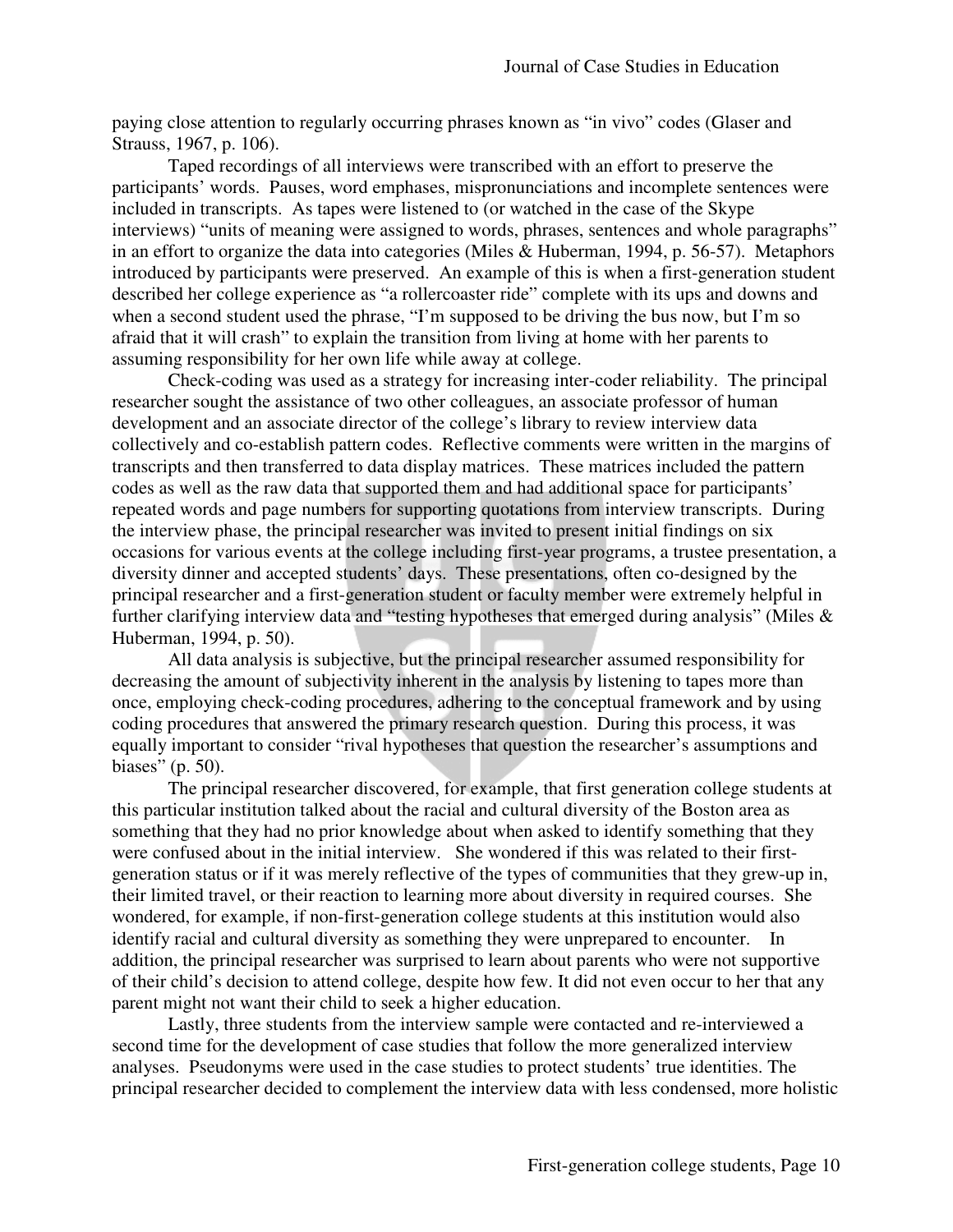examples of first-generation students' lives. In doing so, she wanted to examine similarities and differences across cases and to study the themes and categories present in the interview sample in a more detailed way. In addition, the principal researcher was interested in seeing how national characteristics of first-generation students reported in the literature, were reflected in the cases. By using more than three forms of data collection (demographic survey, interview, and case) and analyses procedures, the data set is at first condensed and then later expanded revealing particularities of the specific cases. Though case study does not allow us to generalize the findings, it offers insight about first-generation college students as it reveals a portrait of an individual's life.

## **FINDINGS**

Parent support of first-generation college students' decisions to attend college

"I had to be more independent. My parents didn't fill out the applications. I had to help them complete the FAFSA (financial aid form). I picked a school, registered for the SATs, took the ACTs, and like…the whole process of it …I had to be on my own."

- Forty-eight of fifty-one first-generation college students reported that their parent or parents were supportive of their decision to attend college; many parents felt that a college degree could help their children "make more money."
- While most of the parents were encouraging, a large majority of the first-generation sample (87%) reported doing all of the work on their own with limited knowledge.
- Six percent of the sample reported that their parents did not support their decision to attend college; in one example a participant left the college after the first semester to attend a community college closer to her mother and grandmother; her departure was too emotionally difficult for her family so she decided to move closer to home.
- Thirty-seven of the fifty-one students regretted not being taken on a college tour by their parents.
- Seven students reported that since their parents did not attend college, they felt even more pressure by them to succeed; they perceived this pressure negatively.

First-generation college students' views of high school preparation

"Well, I know that in high school, in some classes, you can get by very easily and pass them with a B or a C and you don't have to do much work. It's not really like that in college. So I think high school teachers should prepare us better by giving us harder work and by challenging us." 88% of the first-generation college student sample reported feeling unprepared for college; more than half of the sample said there should be a greater connection between high school curriculum and college work.

- One third of the sample (17 students) talked about how discouraging it was to have divisions in their high schools that advantaged some and disadvantaged others in terms of college preparation.
- Specific advice first-generation college students had for high school teachers was to hold students to a higher standard, use syllabi more and in the same way that it is used in college, gradually help them assume more responsibility for oversight of their work, increase the variety of writing assignments, focus more on writing and less on test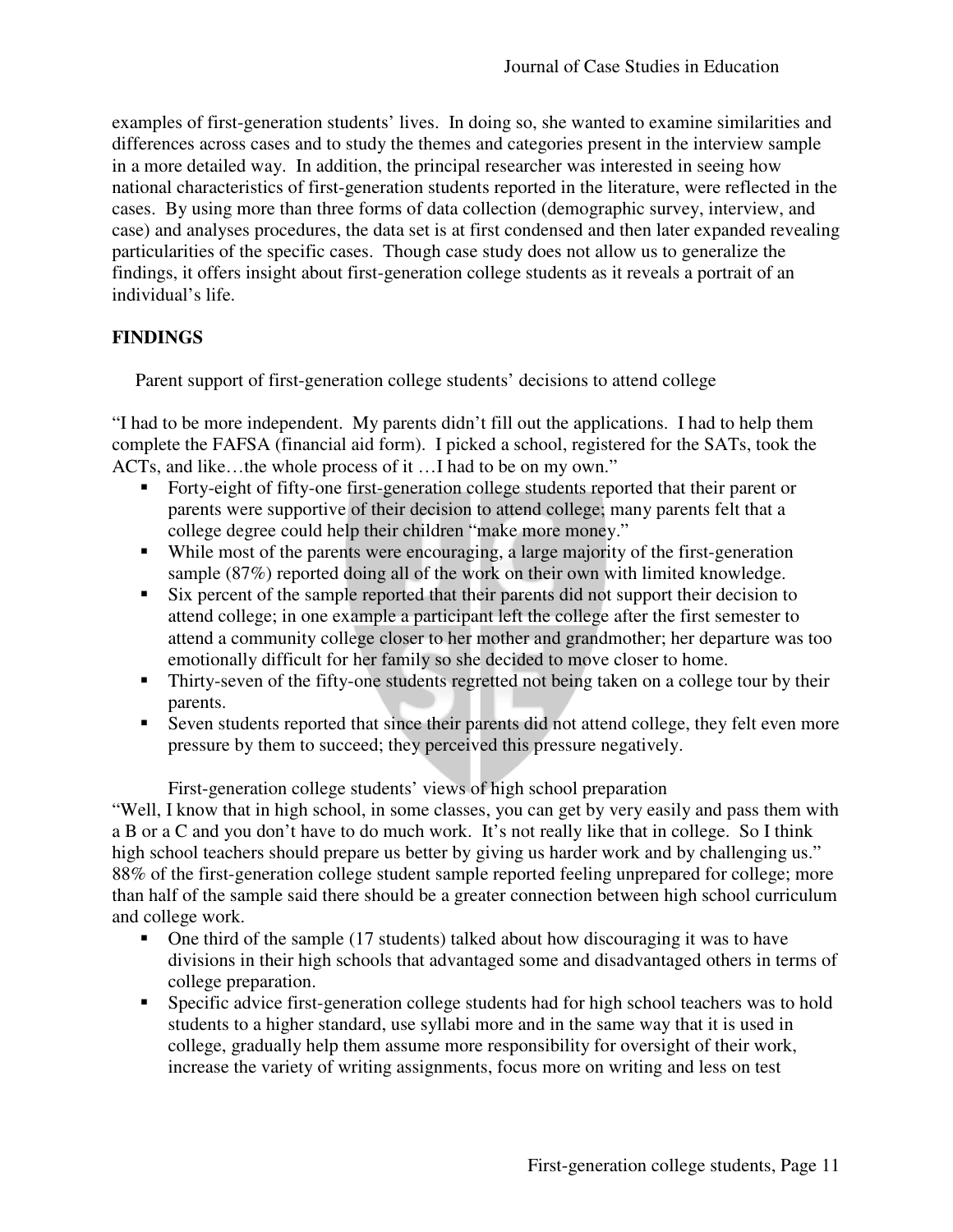preparation, and assign more homework; one student reported not having more than 45 minutes of homework each night during her high school years.

• Nine students felt as if the grading in high school was not aligned with that of college; one explained, "Some of the classes are easy and they let you slip by with A's without working for it."

First-generation college students' views of relationship with family

"I'm sorry…I can't talk to you right now. I have all this work to do," and my parents are like, "Wait…but, I thought you didn't have a class now. So, it's kind of like figuring out how to support them. Because, no matter how old you are, you are still their baby."

- 44/51 or 86% of the sample used the word "separation" or a derivative of it to explain their changing relationship with their parent(s).
- <sup>17</sup> students expressed concern about their parents in their absence; one student continued to pay her parents' bills on-line (as they did not have a computer).
- Most students used positive words to talk about their new sense of independence at college.
- About 5% of the sample who were from out-of-state expressed concern that they could not afford to go home as much as they desired.
- Two students who participated in Jumpstart (an organization that trains college students to volunteer in low-performing urban schools) perceived Jumpstart as their "family" away from home.

Aspects of college life that first-generation students felt unprepared for

"They put all these numbers down and expect you to know what each one means. My mother doesn't know, and she expects me to find out and then tell her how it all works."

The financial aid process; 43/51 students or 84% of the sample listed financial aid as confusing; a small number of students reported not having saved enough money for multiple application fees to colleges.

- The class selection, academic advising and registration process;  $22/51$  students or  $41\%$  of the sample experienced difficulty understanding requirements of their academic programs; some students noted that in some cases faculty advisors seemed unclear about what their courses counted for in the academic programs.
- The room selection process; students with specific issues such as asthma had to work harder to resolve residence issues.
- The racial and cultural diversity of people in Boston and at their field placement sites as well as the courses focused on understanding different types of people.
- Using the public transportation system in the city; many students were accustomed to being driven to and from places by a parent.
- Language and terms specific to higher education such as knowing the differences between "gen-eds" and "electives" and "academic advisors" and "student advisors" and "credits" and what the roles were of particular people assigned to help them.
- A small number of students  $(4/51)$  found that the way math is taught at this particular institution differed from the way they had been taught in high school. First-generation students' advice for faculty

"Some of the professors can be intimidating, but once you get to know them, they're pretty nice. Each one has their own thing, like using APA or MLA or double-spacing papers or including a theorist in the response or even certain fonts to use! I feel like it shouldn't be this confusing. It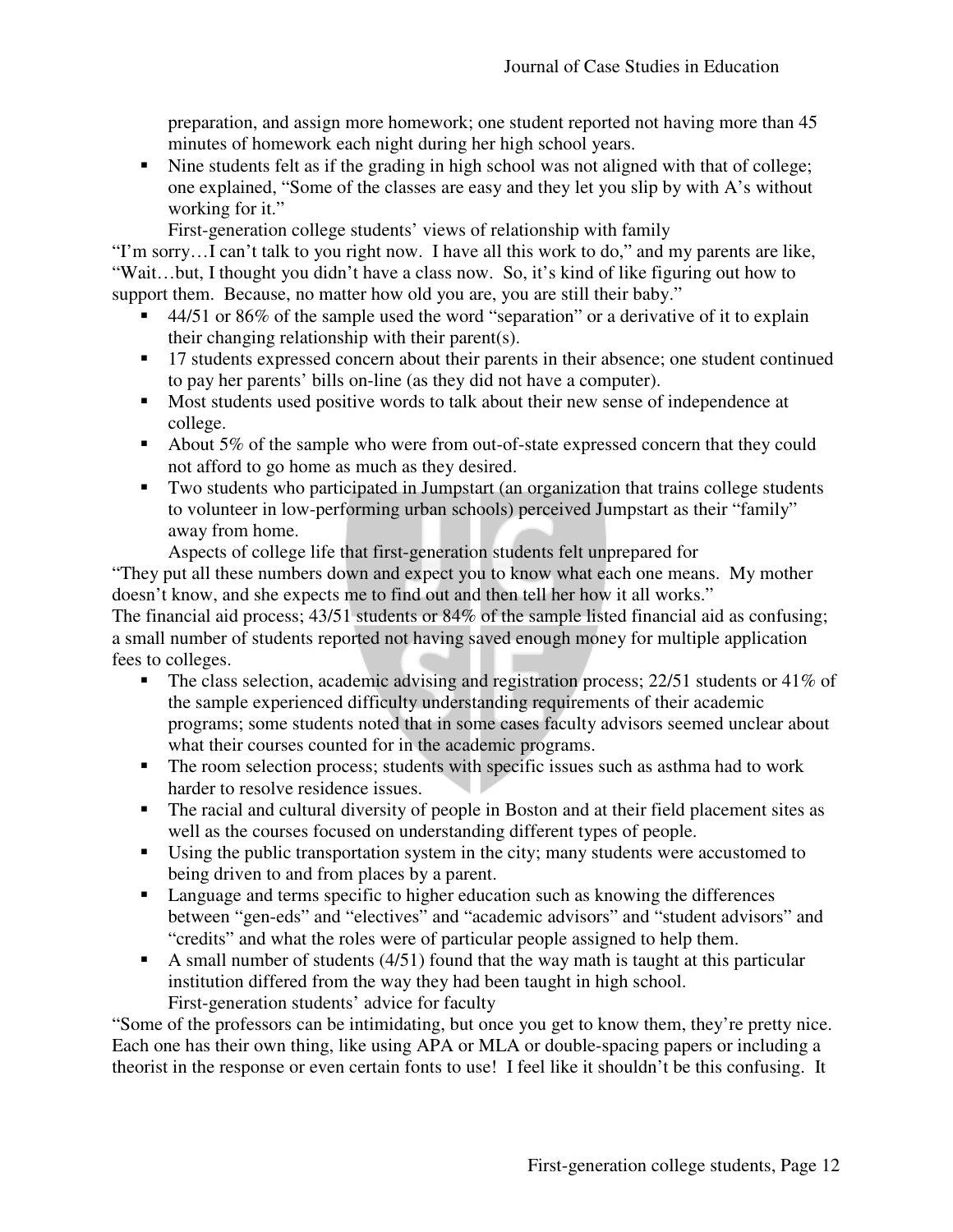took me awhile to get used to taking responsibility for the syllabus without verbal reminders. Some kids got it right away. They knew it, but it took me a while to get used to it."

- $\blacksquare$  41/51 or 80% of the sample made positive statements about faculty.
- <sup>27/51</sup> students feel that faculty should help students understand the importance of the syllabus and that it is to be followed independently by the student; (help students view it as a contract between teacher and student; make few changes to it and allow students the opportunity to submit major assignments in drafts with feedback provided prior to a final submission).
- Don't assume that students have been taught citation methods for writing; teach them how to use specific method for their course.
- Require first-generation students to have individual appointments with faculty as many have come from large high schools and may not know how to establish a relationship.

# **CASE STUDIES**

### **The case of Katelyn Bennis: Why don't you want me to go to college?**

My parents have never really been there. All through the school ages, my parents never asked, "How's your homework going? I was always on my own."

 When Katelyn Bennis decided to apply to college and was notified of her acceptance, it was her mother who, like a magnet, tried to pull her back. "Are you sure you wanna' do this? Can't you just stay here and get a job?" "She didn't see any point to it," Katelyn explained. As an only child born to a construction worker and a hair dresser, Katelyn had given up on the chance that they would approve of her decision. "When I was younger, I was always looking for my parents' approval. I wanted them to be proud, but somewhere along the line, you learn that you can be proud of yourself."

 Still, she misses her parents while she is away from them at college, worries about them, and knows that they love her. Both parents struggled with alcohol addiction, but her mother overcame it. Her father did not and suffered an accident that left him brain injured. He now has seizures and is unable to work. Her mother owned a beauty shop but was unable to continue working there due to health issues. "They both smoke." "She had me at age 40 and couldn't walk the stairs." She describes her mother as "depressed."

 Katelyn moved to her college in Boston from a city in Vermont. Though the separation from her parents was painful, the distance has given her perspective. "I can take my parents for who they are and for what they are. They're still my parents, and I love them. I can take a step back, breathe, and understand and accept what is. I'm not as quick to snap."

 In the first interview conducted in the spring of her freshmen year, Katelyn compared her first year of college to a rollercoaster ride. The highs included her excitement at registering for so many interesting classes, being accepted into the Student Advisor program, and being elected President of her own class council. When Katelyn shares this information, it's almost as if she has trouble believing it herself. "I'm shocked. I am also getting good grades, and I didn't really get them in high school." The lows included knowing less about writing than she thought she did, reading at a slower rate than her peers, and completing the electronic financial aid forms on her own in between work and classes. "Some people can't imagine that there are still people who don't know how to use a computer these days, because it's expected that everyone does, but my parents are older, and it's just never been something that they needed in their life."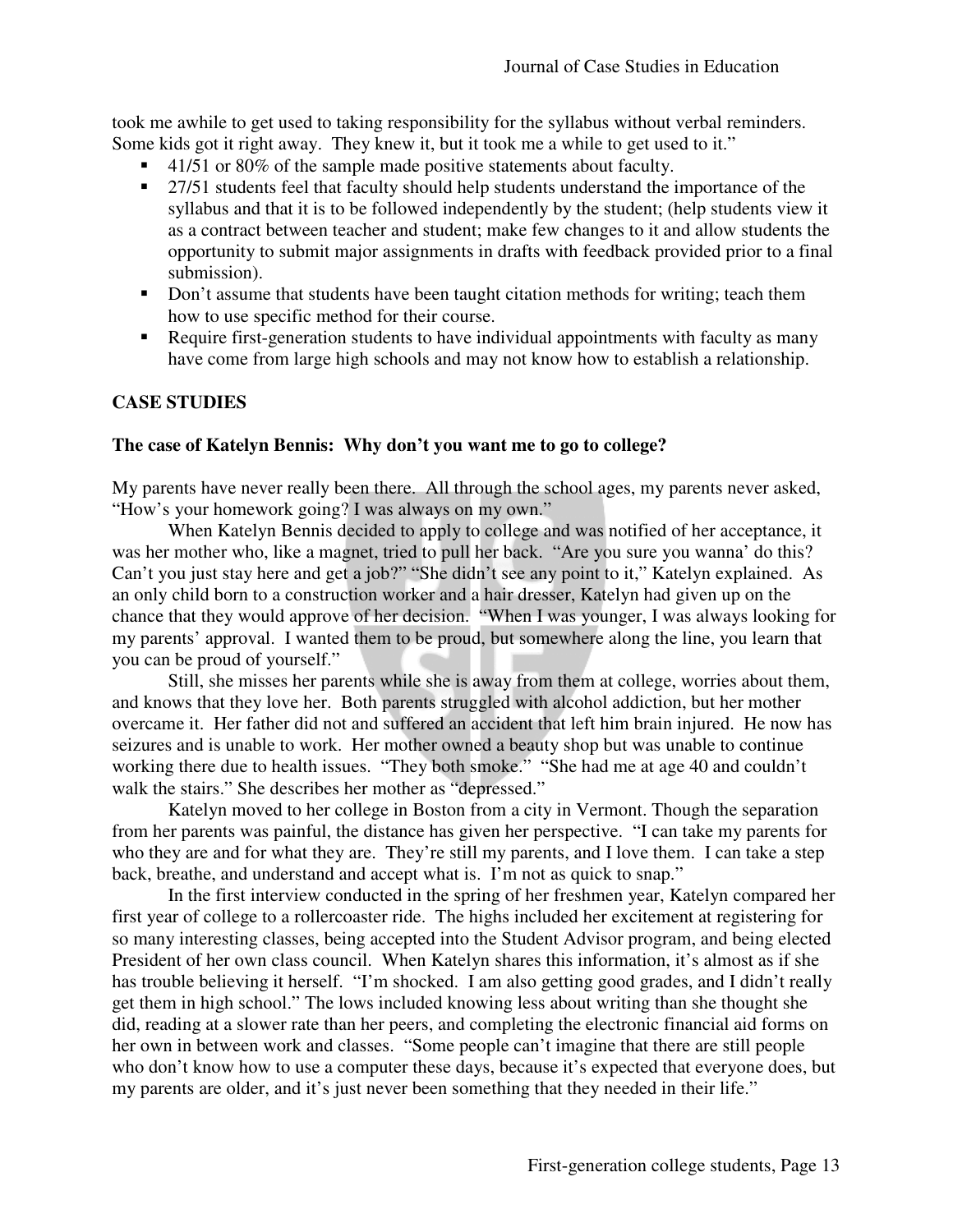Katelyn attended a large public high school in Vermont. She blames the federal No Child Left Behind (NCLB) legislation for not being as prepared as she should have been in writing. "We did a lot of standardized testing, and it was a waste of time in English classes. Some of the teachers were afraid of losing school funding, so they focused entirely on testing." Although today Katelyn continues to grow stronger as a writer, in her first year, she was surprised by what she did not know. "I definitely had to play catch-up very quickly, but I was given the tools here. It was hard at first to learn all of the mechanical things that I didn't know…where commas should go …what an adjective is, but now I don't have to worry about that as much." During her second year, Katelyn earned a GPA of 3.4, and she was given the Outstanding Sophomore of the Year award.

 Katelyn has been working since she was 15 years old. She works summers at a local retail store, but hopes to change that to a job that is more closely aligned with her profession. She didn't plan on going to college until she started working in a preschool program in high school, and learned that early childhood teachers needed college degrees. "I really care about how children develop and the tools they're given. I want to be able to give that child as *much* as I possibly can." Katelyn applied to only one college, the one she currently attends, because she could not afford more than a single application fee. She discovered the college on the College Board website and its mission, focused on enhancing the lives of children and families, seemed to speak to her.

 Katelyn decided to combine her major in early childhood with one in American Studies because of a course she took titled, Sociology of Minority Groups. "The class was so mindblowing-interesting to me that it influenced my decision to study sociology more." It was about race, class, sexism, capitalism… and the major itself is about understanding different types of people and relating to all kinds of different people. If I stay in Boston and teach here, it will be really useful."

 Even when other students talked about taking a required history course elsewhere and transferring it in, because the course was perceived as challenging and the instructor intimidating, Katelyn accepted the challenge. "I hung my B+ paper on my wall, because it's like an A in *that* class. I got a C in the class, but I was proud of that C!" Katelyn feels as if she has already learned so much. "Sometimes I run into students who will say that they're skipping a class, because they have already completed the homework for it, but I could never do that. I feel like I'm holding onto the professor's words. I'm trying to learn as much as I can from their experiences."

 Still, despite her success, always lingering in the back of her mind is the question of, "How can I continue to pay for this?" Only a week before classes started this fall, Katelyn sorted out the financial difficulties that allowed her to return as a junior. In addition to her term-time advisor role, she has a work-study position in the college's family theatre. She builds sets and works backstage during performances. Though the hours vary significantly, during show times, she might work for over 60 hours in a single week at the standard minimum wage of \$8 per/hour. She finds it hard to find time to sleep and eat with so many other demands on her time.

 Since her father has been hospitalized for his brain seizures, and medical expenses have gone unpaid, her parents' credit has been adversely affected. They are no longer able to get the Parent Plus Loan that they had received in the past. This year, Katelyn's mother was forced to contact a distant relative in California for help. Fortunately, the relative agreed to co-sign the loan. This made Katelyn uncomfortable since she did not have a relationship with the person. Reluctantly, she shares her family's financial strategy. By putting loans in her father's name, she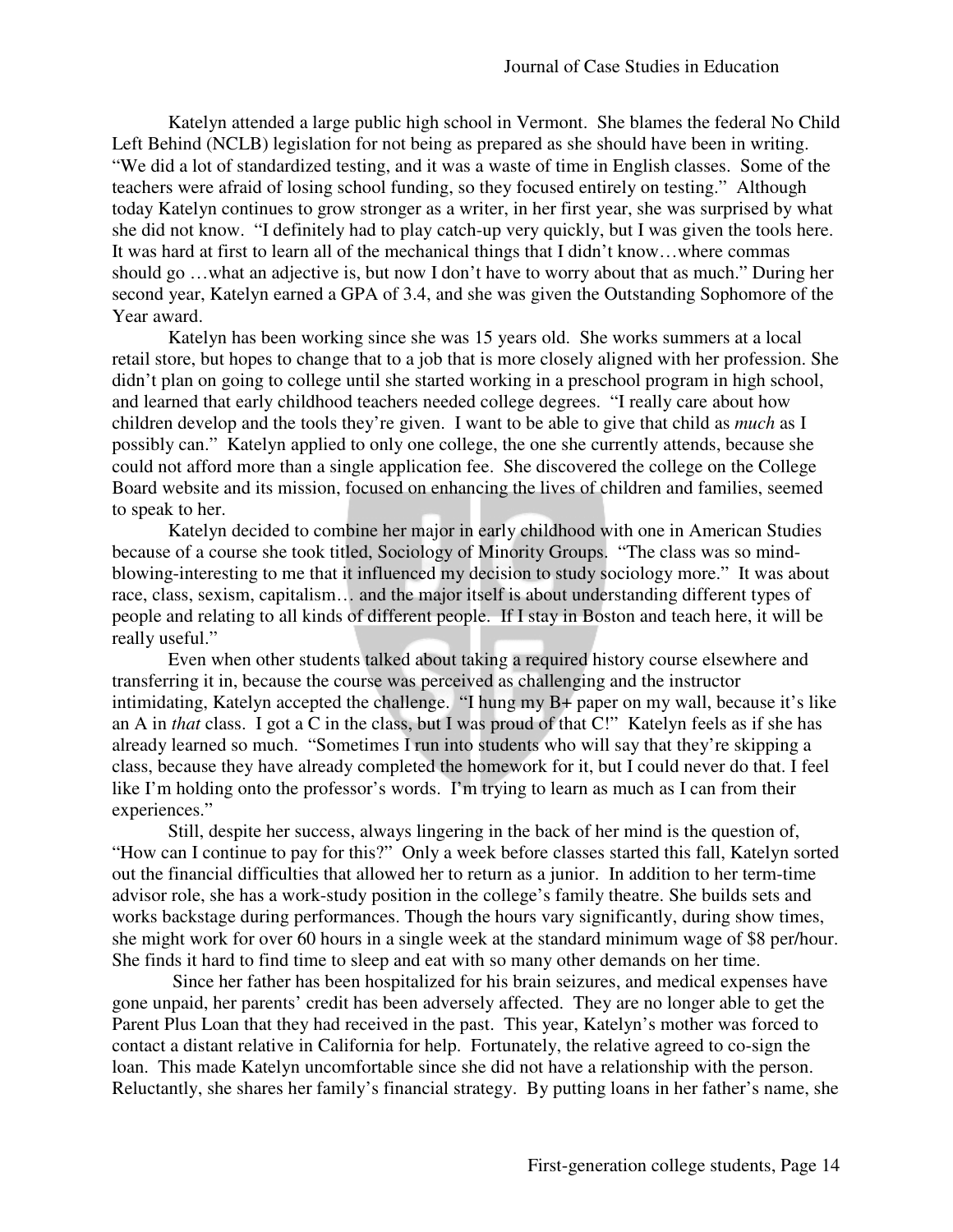protects herself in the future. "I feel horrible saying this, [her voice drops] but with it in my Dad's name...he would never live that long... you know? ... for the 25 year repayment."

 Katelyn's internal standards require that she do everything well. As she talks about balancing the demands of her college life, her voice breaks a bit, as she tells me that a friend advised her not to be so hard on herself. "I have to sit and think about my work a lot. It's hard to be around others who whip something out or read something quickly and understand it the first time. It has to be done well. I take pride in it. I don't know…why I can't….I feel like all of the things that I do (my classwork, advising, the theatre, being President of the Council), I can't let go of any of them. It's almost like letting go of a piece of myself."

 Katelyn says that during college breaks, most students are excited about going home, and although she enjoyed seeing her parents for Thanksgiving, she's the opposite. "I feel like a different person here with all of the things that I'm accomplishing. I love seeing my parents, but they have no idea of what it's like here or what I do here. They don't ask questions, because they don't know what questions to ask. It almost feels like a step *back* in a way." Katelyn described her infrequent transitions to and from school as "like having two different lives."

 What is most rewarding to Katelyn about being a first-generation college student is her success at achieving this on her own. "I've learned so much. I constantly feel that. It's still so exciting! I'm learning inside and outside of the classroom and although my friends' parents are reading their papers and sending them back with comments on them, I get the satisfaction of doing it on my own."

 Katelyn is confident that she will earn her Bachelor's degree. She clarifies, "as long as I can come up with the money." She has little interest in pursuing a graduate degree at this time, "I don't even understand what it is, and with all this debt, how could I go to graduate school?"

 At first, she is reluctant to envision what her life might be like ten years from now. It is almost as if by saying it, she will have to commit to a different life than the one she has known. She is perplexed by what she thinks her mother will want her to do. "She lived with her parents until she was 25 and her Dad threatened to kick her out, because she didn't work. She [her mother] still can't wrap her mind around what I'm doing. She still expects me to come back after college and hang out at home."

 Eventually, Katelyn tells me that in ten years from now, she hopes to be living in Boston and teaching there. She would also like to have the opportunity to travel abroad.

 Katelyn is introspective as she tries to rationalize her past. "Most people would be surprised to learn about my family life. I'm a cheerful person despite my background." Her razor-sharp focus on self- development through education is reflected by her words. "I want a step-up. I want more than what my parents had in life. I would like to be the kind of person who is respected for all the knowledge that I have."

### **The case of Jade Anderson: What will it take to know that I'm good enough?**

"It's what you learn in adult development. I'm relying less on the approval of others and more on evaluating myself intrinsically."

 Jade Anderson is certain about one thing. She doesn't ever want to live paycheck to paycheck or to depend on someone else, like a man, for money. "I want financial freedom, options and choices," she declares. Jade hopes that by earning a college degree she will overcome the financial struggles of her past. Her mother worked hard her whole life to raise her and a younger brother, but she was forced to rely on child support and even then it was hard to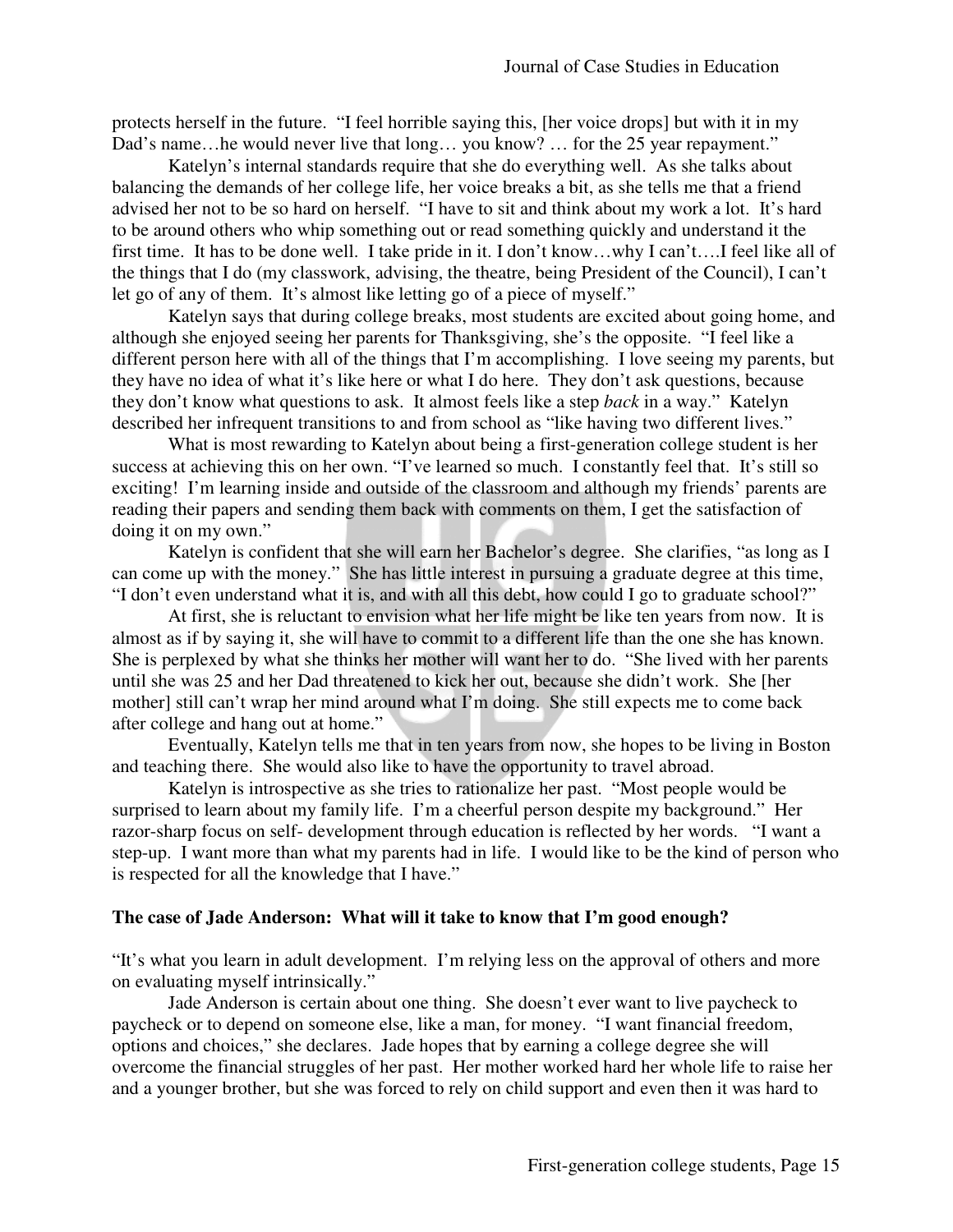make ends meet. Jade is motivated by her mother's struggle. When asked how confident she is that she will earn a degree within four years, she replied. "It's higher now [her confidence level], because my mom has continued to struggle financially, so it feels like it keeps motivating me more when I go home. I think to myself, "I don't ever want to live like this. I never want to end up in a situation where I don't have enough money or enough resources in general."

 Jade attended elementary school in Cambridge and Somerville, Massachusetts. Her family moved to Jaffrey, New Hampshire during her high school years. They now reside in Watertown, Massachusetts and Jade commutes to her college in Boston daily. As a bi-racial person (Jade's mother is White and her father is African American and American Indian), Jade had a difficult time at her public high school in New Hampshire. She explains, "I was one of four minorities in Jaffrey, and I faced a lot of challenges. I was forced to speak up…to defend things that I knew were not right…to advocate for myself. Although it wasn't a positive experience, it made me stronger." In her college classes today, Jade has no trouble expressing herself. She is completely engaged in what she is learning.

 Jade was "dead-set" on attending a different college from the one that she is currently enrolled in, but "after sleeping over and attending classes there, I just didn't like the feel of it. I didn't feel right there." She decided to explore her current college that same weekend since they were nearby and also had an open house, but she got lost trying to find it and ended up a few blocks away. She telephoned the college's admissions office for directions. "They sent a person out to find me. A person came out in the rain with a big [college's name] umbrella and walked me back to the school!" She stayed for the Open House events and was immediately impressed by the level of diversity she saw reflected in the staff and faculty. "Multiculturalism is very important to me, and I felt accepted here. Everybody's different and it's reflected in the staff." Jade points out, "A college can say that it's diverse and then have an all -white staff and faculty." Jade and her mother were also pleased to learn that the college's President is an African American female. "This really spoke to us." In her first semester, Jade learned that her philosophy professor was also a rabbi and another one of her favorite courses was taught by an African American media expert.

 Jade admits that she didn't really know that much about college to begin with, and despite having completed the Step-Ahead Program in high school that gave her the opportunity to take three college courses at Franklin Pierce University and then transfer them into her selected college, she still doubted herself. "I think it's a confidence issue. I studied acceptance rates and wondered, who's gonna' accept me? Who's gonna' take me in? That was part of my approach [to choosing a college] to be honest." [She laughs]. Jade's self- doubt continued to follow her into her first semester when she tested into her college's Honors Program but felt insecure about it as if it was some kind of mistake. When a staff person asked, "Are you sure you want to do this? Jade wondered if the person's question was really a judgment about her ability. She translated it in her mind as, "Maybe you're not smart enough." She began to believe it herself and decided to forgo the program for a regular course of study.

 With a GPA of 3.82 in her junior year, Jade recently made the Dean's List. She is also one of 68 first-generation college students in the sample to be graduating with her Bachelor's degree in three years rather than the standard four. Jade achieved this by transferring college credit in from her Step-Ahead program in high school and by taking five courses every semester, including several over the summers. During the time of this interview, she was scheduled to graduate in the spring of 2013. "My mom's really proud!" she exclaims.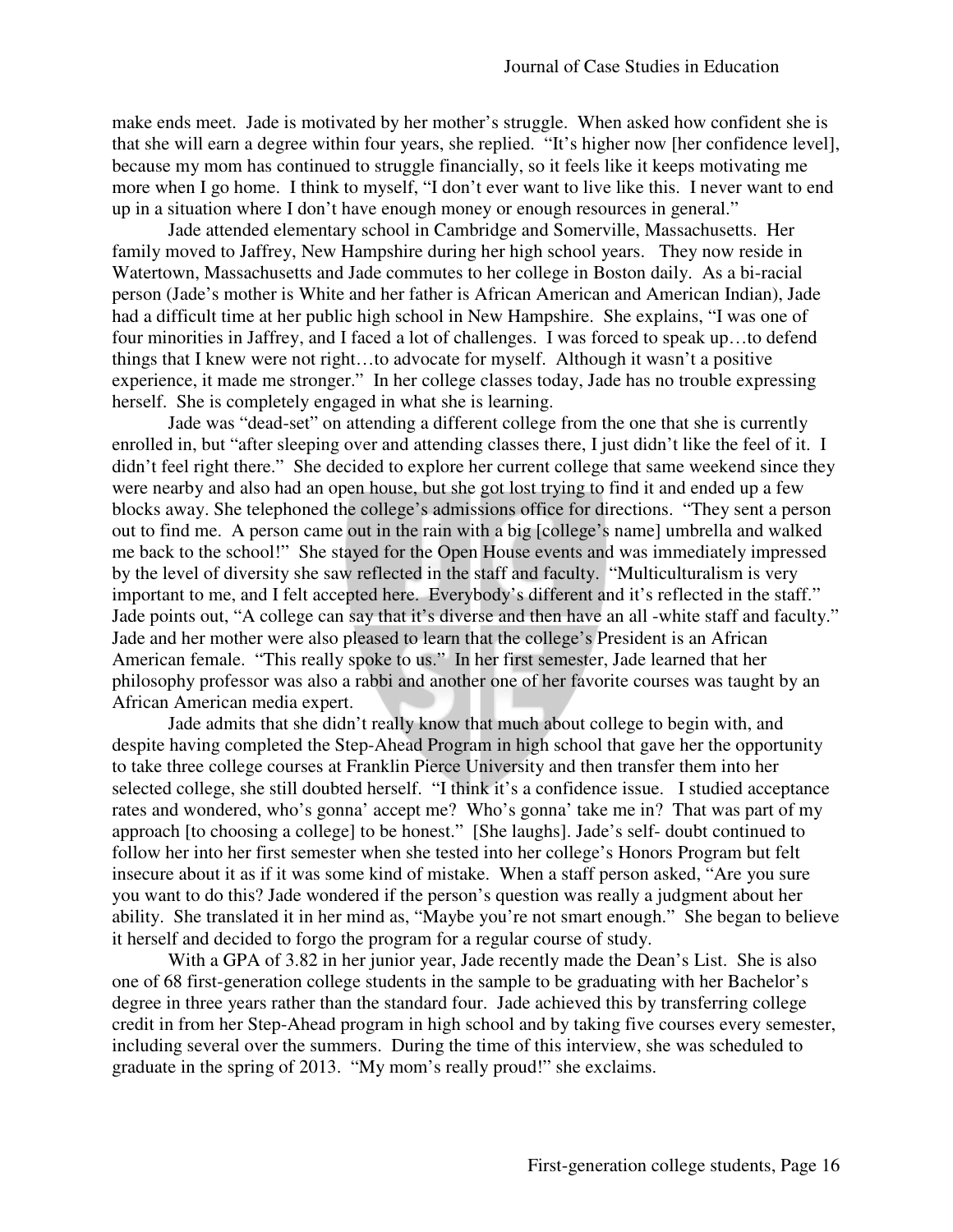Jade regrets not pursuing the honors track, but at the same time, she's had more freedom in her program of study. At first, she was thrilled when she received a good grade on a paper or project, but now that she's almost completed her degree, she believes that she could be challenged more.

I'm getting good grades, but I'm not really earning them, if that makes sense. In my heart of hearts, I could do better, but it's hard to change when you're getting rewarded all the time for doing mediocre work. It's kind of hard to have the intrinsic motivation to do better. I'm not trying my best, but I still get A's so I feel less rewarded. It's a double-edged sword, because I rely less on the approval of others now. I've experienced a shift in myself. I'm more self-authoring. I don't need as much external approval. I don't know… It's a weird place to be right now.

 Jade wants to become a psychologist, because she is interested in helping people. "Clinical psychologist …maybe get my doctorate," she adds. One of her most fascinating courses has been her World Religions course, because she's developed a new respect for philosophy. "I love philosophy, and I used to make fun of people who were in it. I'd wonder, what are you gonna' do with that? I learned that it really connects with psychology, because it asks many of the same questions about people and the world around you."

 As a first-generation college student, Jade's biggest supporter is her mother whom she describes as "brilliant." Her mother graduated cum laude from high school but was encouraged to work and start a family rather than to attend college. "She and my grandfather are really intelligent!" Her mother was an honors student in high school who works today as a medical transcriptionist for a major hospital. Jade exclaims, "She spends her time correcting doctors' notes and their grammar when they're the ones who are supposed to be highly educated, and she gets no credit for it."

 Although Jade has always looked up to her mother and sought her help with homework and assignments over the years, she discovered that while in college, she can no longer rely on her the way she used to. "I don't talk about [name of college] at home. I keep it to myself." Jade explains, "I had my mom correct one of my papers for Philosophy, and I got a *worse*  grade." Jade always viewed her mother as a strong writer and when challenged in the past by academic assignments, she found herself thinking…my mom will know." In the past, Jade admired what she described as her mother's "sophisticated writing style," but she understands today that while her mother's life experience and academic abilities might be strong, they may not apply to the requirements of a specific course in college. Jade shared how hard it was for both of them to experience this shift in their relationship. "My mother said, Oh Jade! I'm so sorry…really sorry...I'm afraid that you've outgrown me." Jade laments, "I didn't want to take that away from her." In a reversal of roles, she reported that her mother is considering returning to school. "I'm really proud of her for that. I know she can do it!"

 Jade lived on campus for the first three semesters, because her mother wanted her to have the full college experience, but since then, she has returned home to live. She prefers living home, and it allows her the opportunity to work at a small retail store in the area in which she lives (though her mother tries to limit the hours per week to ensure her academic success at school). During the time of our second interview, Jade had also worked at the college's family theatre every weekend for the last five weeks where she serves as the House Manager. In addition to her financial aid work-study position at the theatre, she serves as a peer tutor earning minimum wage.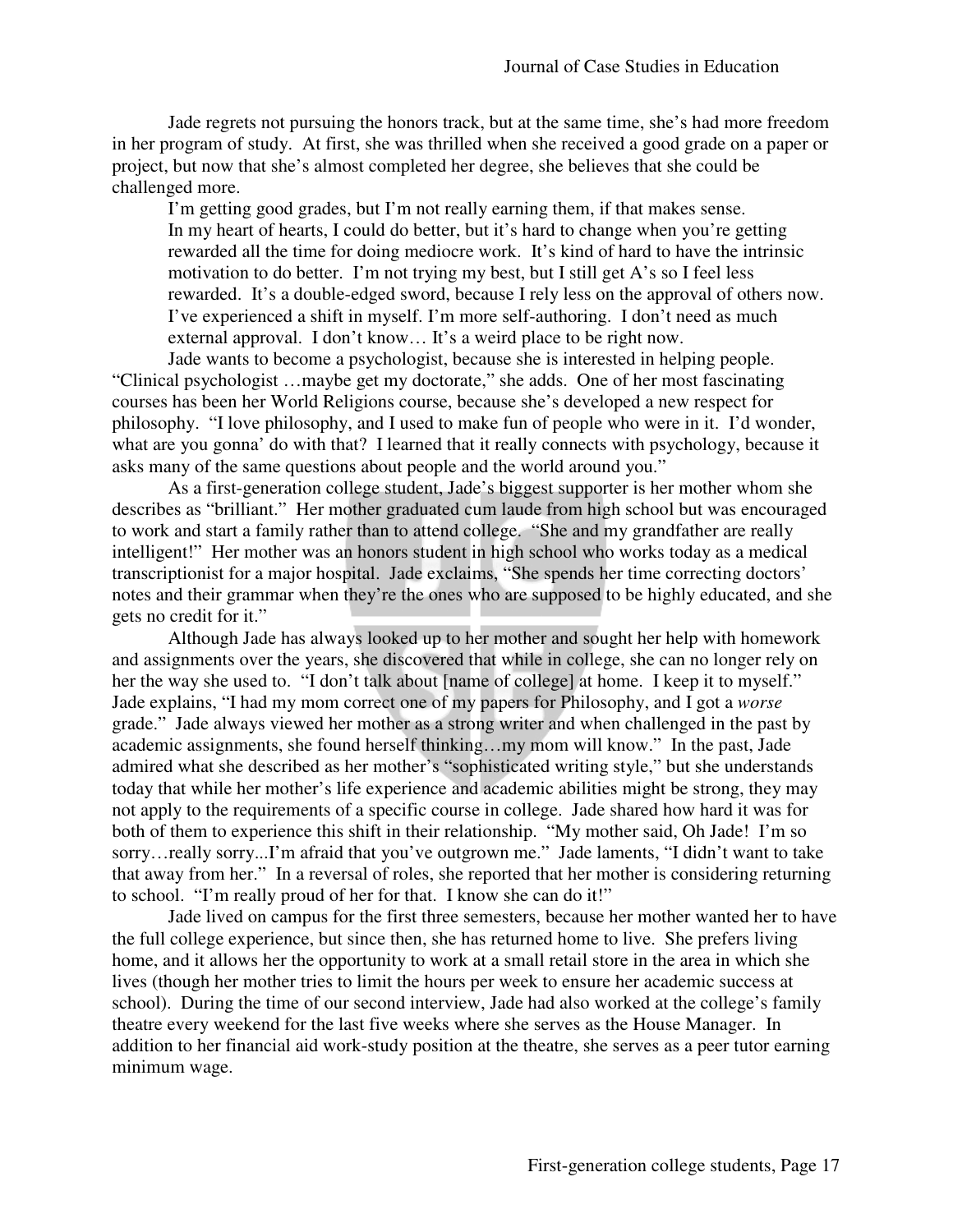Jade admits that she has made enormous strides since her entry into the college when she had trouble understanding the language of higher education and the requirements of her degree program. "I didn't understand what gen-eds were and what electives were and the difference between them, and I wasn't really sure how to set-up for college work. I didn't wanna' seem dumb, so I didn't ask many questions. I was confused about what student advisors did and what academic advisors did and how many credits I needed. Structural things…" When something was confusing or when she needed advice, Jade turned to upperclassmen or to her Resident Advisor, but now she goes to the faculty. "Because I'm no longer intimidated by them," she declares.

 Still, Jade has many questions about graduate school and how to move from her Bachelor's degree toward a path that would lead to becoming a psychologist. She has taken the Graduate Record Exam (GRE) that is required by several universities, but she is having difficulty understanding her scores. "I'm going to graduate school, and I have nowhere to turn. I got the percentiles, and I don't know how to even analyze my score." Her prior self-doubt seems to resurface when she wonders once again, "I'm not even sure who will accept me." She states that it's difficult to know what to specialize in in psychology, because she's unsure of the options within the field. "And what the heck is a personal statement supposed to be like...serious... heartwarming?" Jade wants to go directly to graduate school since she has completed her undergraduate degree in only three years. "But I'm not sure if I'm good enough on the inside for graduate school. How do you know if you're Harvard material, she asks? How do you know if you're good enough for a large university like BU or BC?" When she is reminded that her academic performance is above average and therefore she is worthy of consideration, she remarks, "I just don't think like that." When asked what it would take for her to believe that she's worthy of acceptance in a graduate program, she laughs and then sarcastically replies, "An acceptance letter?"

 As a first-generation student, Jade advises the College to integrate first-generation students into the general population while providing them with specific support. "I don't want any stigma associated with first-generation, because it would be a huge deficit—someone who's viewed as less than." She believes that when integrated the first-generation students would rise to the occasion and learn from the experiences of the whole group. Comparatively, Jade believes that the College's Summer Bridge Program, designed to help students strengthen their time management, writing, and academic skills prior to their first semester, is viewed negatively by the general student body. "They're referred to as 'the Bridge kids' and people say, "Oh, they're the slow ones…the people who are not ready for college, you don't want to be one of those! They're looked down on."

 While Jade recognizes the progress that she's made and acknowledges her success as a first-generation college student, her new identity is linked to financial independence. "Money is still a big part of the equation for me, because my mom is still paying my loans." In ten years from now when Jade is 30 years-old, her dream is to be "financially self-sufficient." She says, "I want to be completely independent with two feet on the ground so that I can take good care of my mother."

#### **The case of Emily Roberts: On the road to the Ph.D.**

"My GPA is 3.98 but I want it back to 4.0 by the time I graduate. I'm applying to competitive doctoral programs, and I need to make myself as strong as a candidate as possible. I have very high expectations of myself...almost to a fault."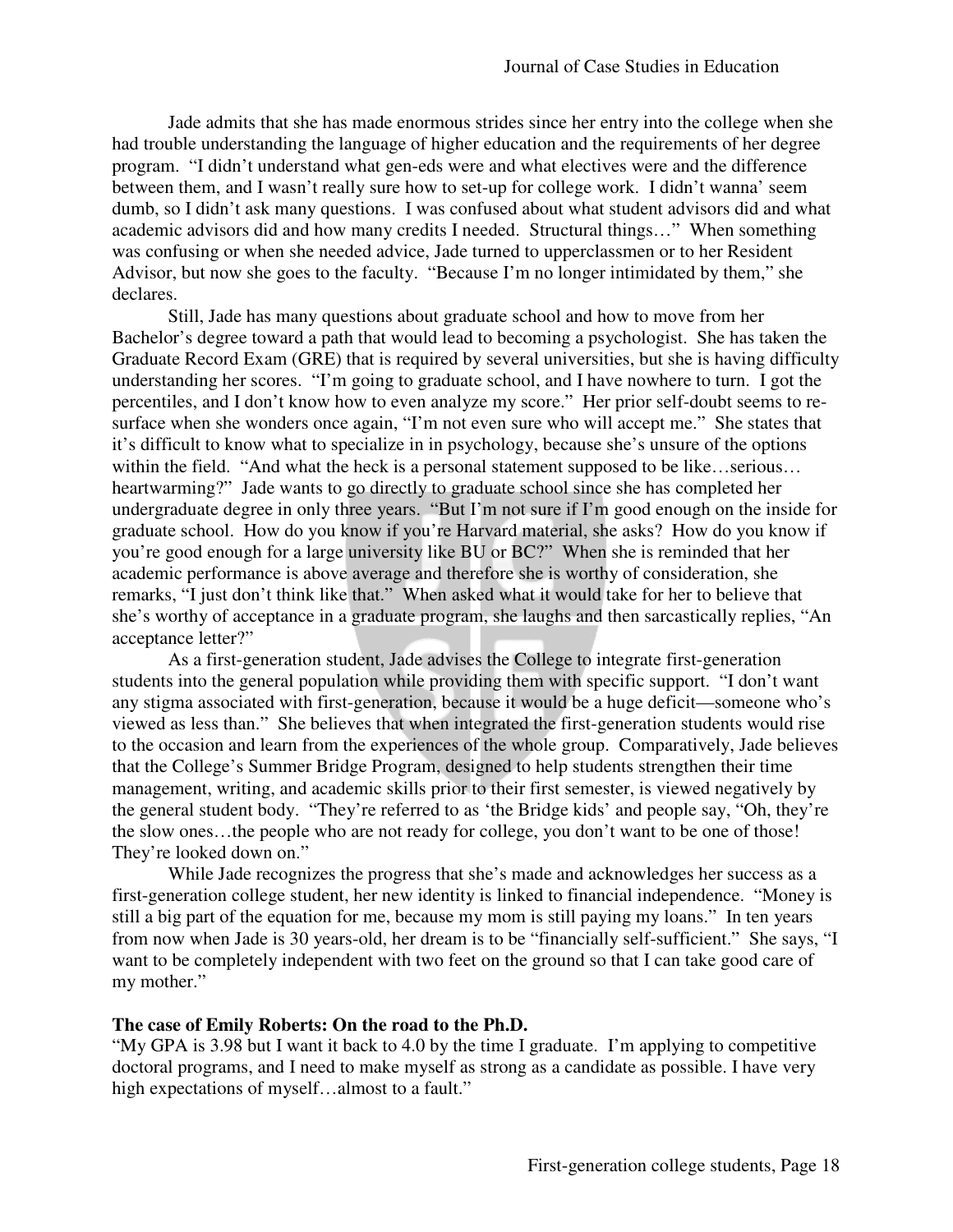Emily Roberts began working on her family's blueberry farm in Maine when she was 3 years-old. "It was expected of me. We all got up at 5 a.m. and went out. I had my little cranberry rake instead of the big blueberry rake, and I got a box before lunch. I still go out at 5 a.m. in the winter time, even when I don't have to get up, to shovel the driveway so that my parents can go to work. "You do what you need to do, whether you like it or not, because that's how you keep things running."

 Emily's "can-do," no-nonsense approach to life serves her well as a first-generation college student. Her strong work ethic and her ability to plan in advance have earned her the position of top student in her class with a GPA of 3.98 at this, our second interview. Emily always planned on going to college. "It never really occurred to me not to go," she explains. She is the youngest of three children with two older sisters who have already earned college degrees. Her oldest sister, who is 34 years-old, has earned a master's degree. She describes her parents as "capable" and "intelligent" people who met in college but were unable to complete their degrees when her oldest sister was born. "So it didn't work out," she adds, "they're almost but not quite college-educated," Emily clarifies.

 Her mother is a mental health care coordinator at a local health center. She has done this type of work for the last 12 years initially working with victims of domestic violence. She currently prepares intake referrals for therapists and does tobacco cessation counseling. "She has all of her CEUs [certification education units], but she can't take the test, because she doesn't have the degree." She is being promoted soon to an administrative position. Emily's father worked in construction and then managed a construction company. He was laid off during her senior year of high school. He then was re-employed at Ace Hardware only to be laid-off a second time, when the economy plummeted. Now he is working at a blueberry factory doing a variety of jobs.

 Her family lives on their own blueberry farm where they grow organic blueberries in the summer and sell them to local distributors. "Dad and I get home from work at 5, and we rake for two hours. We try to get 10 or 15 boxes a piece." On the weekends, Emily rakes with friends to help support her family's goal of filling 100 boxes per weekend.

 Emily attended a public high school in Maine which she describes as, "Small with only about 200 students located in a small town with not a lot of opportunity." Her graduating class consisted of 52 students. Emily's desire to become a child psychologist may have been fueled by regular visits to her mother's office as a child. Emily explains, "She started the job when I was 9. I used to go to her office after school, and I always read at a higher reading level so I would read pamphlets about schizophrenia and drug addiction." Emily is interested in working with children who have severe emotional and behavioral disorders. "I don't think enough is being done for them," she says, "their brains aren't even fully developed yet, and we're treating them with psychotropic meds used for adults. I want to get away from giving Clonidine to 4 year-olds." Emily is looking forward to working at the Italian Home for Children in Boston for one of her practicums associated with her degree program.

At age 21, Emily Roberts exudes confidence and competence. Sitting across from her, one cannot help but be impressed by the future that she has envisioned for herself. She plans ahead, considers several options, and makes decisions based on logic and research. As an honors student, Emily is majoring in counseling psychology and earning a certificate in Community-Based Human Services. She is also minoring in Autism. Her goal is to earn her doctorate within the next 6 years in clinical child psychology. She is in the process of taking the GRE (Graduate Record Exam) required for entry into her three top-choice institutions: Yale University, the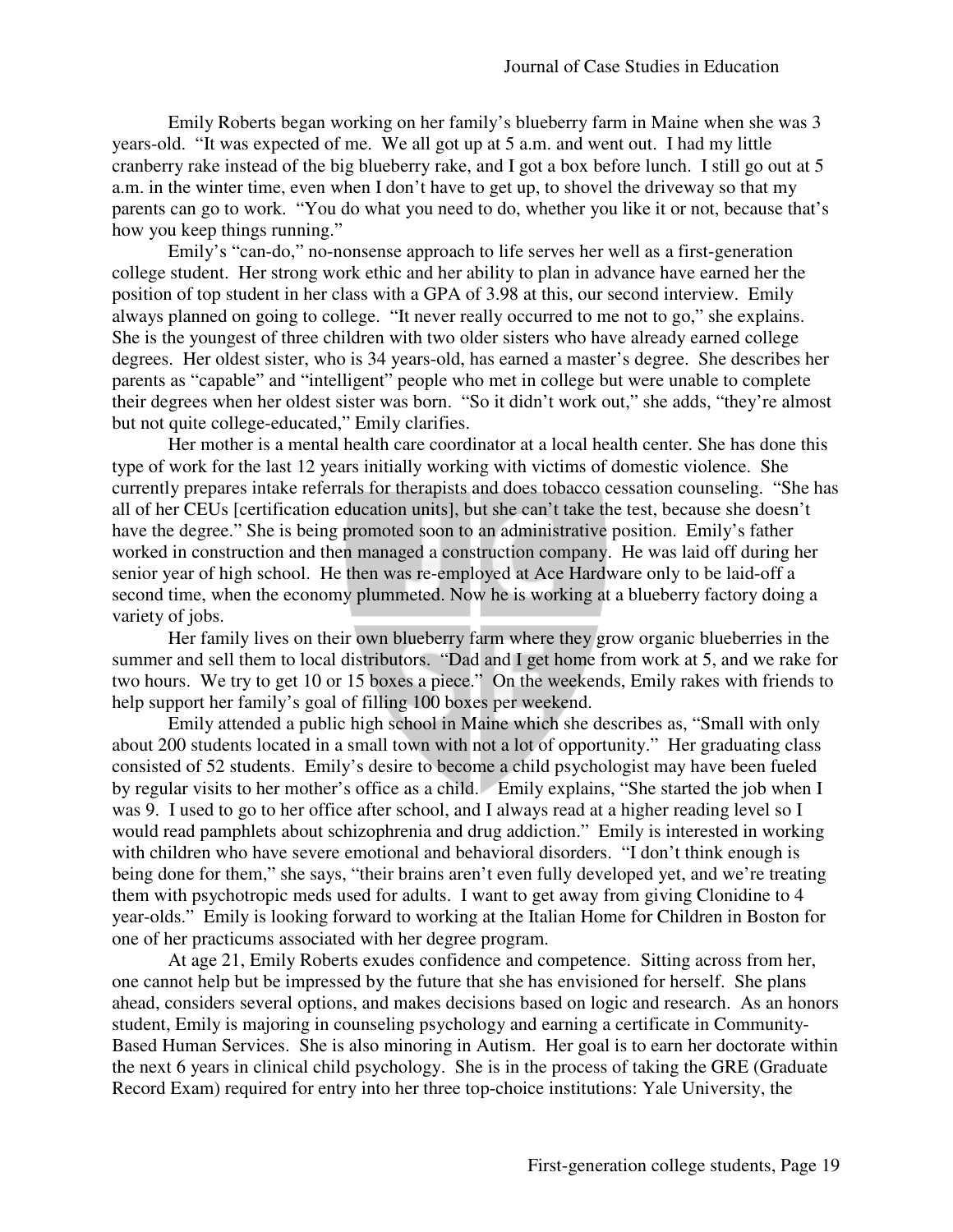University of North Carolina at Chapel Hill, and Duke University. Emily selected these institutions, because they offer programs in her desired area but also because, "I wanted to stay on the East Coast. It's just easier." She intends to finance her graduate education by becoming a teaching or research assistant as well as through fellowships. "I know that once I get my master's degree, I'll be a better candidate for these positions." Emily laughs when she described her Christmas list this year. "It was really boring. It included The APA Guide to Clinical Programs and GRE guide books." Mom was like…really?"

 While Emily does not experience any academic issues related to being a first-generation college student, she does struggle with financial ones. She explains, The financial piece is definitely HUGE. I actually almost couldn't come back my sophomore year, because [her parents] they paid \$14,000 out-of- pocket my freshmen year. We had no heat in the house. We got shampoo for Christmas. My parents had to sell a car and they said, "Emily, this can never happen again."

 Ironically, Emily's father's misfortune at being laid-off that year made her eligible the next year for the Pell Grant. Her desire to never place her family in this position again led her to explore additional scholarship monies. Due to her high GPA, she applied for, and then received an additional \$8,000 scholarship. Emily also balances work with the demands of the honor's program. She is paid through the federal work-study program, and she also receives term-time and stipend pay for additional work that she does on campus. Emily is a peer tutor, a student success mentor at her college's academic disability and advising office, and a math leader for the course, MAT 120. Emily also works at the library and at the college's Summer Bridge Program.

 When asked if she felt different, while at home, from the person she was at college—a shift that most first-generation college students experience—she said that she did not. Emily clarified her response in the following way.

 Not in my family, but I do feel that way with people in my community that I don't have much in common with anymore-- It's a fishing and agriculturally-based community--It's hard for the older people to understand [going away to college]. There's a lot of push-back when you leave. I wasn't looked down upon, but it's hard for the older people to accept, because, generally, we don't come back. There's no opportunity to stay. They want you to succeed, but you can't continue to succeed without leaving. So…it's hard. It's an interesting dynamic.

Emily seems sad when she talks about the difficulty of trying to advance while staying loyal to the community in which she was raised. She talked about how conflicted she felt when she returned home and discovered her former best friend working at the local grocery store. "She was supposed to go to Lesley [University] but her parents couldn't pay, and she stayed in Maine. She shacked-up with this guy and is getting married. She had her first baby. What do we talk about now? ... How's the baby? I see her and it's cordial, but awkward… [Her voice drops] I don't have many friends from back home anymore, because it's so disparate."

 Emily loves the college that she attends and is happy that she decided to go there. "The professors are wonderful," she exclaims. One of the most fascinating courses she has taken thus far was a course on Greek mythology. "It didn't have anything to do with my major. I had not read *The Odyssey* or The *Iliad* before, and I wasn't expecting to enjoy it. It was SO interesting. It was fascinating, and I learned so much. I fell in love with it! I could tell you about the ridiculous symbolism in *The Odyssey*, and now that I'm taking a course called, Trying Socrates, it's a really helpful background to have. It's a good exercise in a brain muscle, because I'm so specialized usually."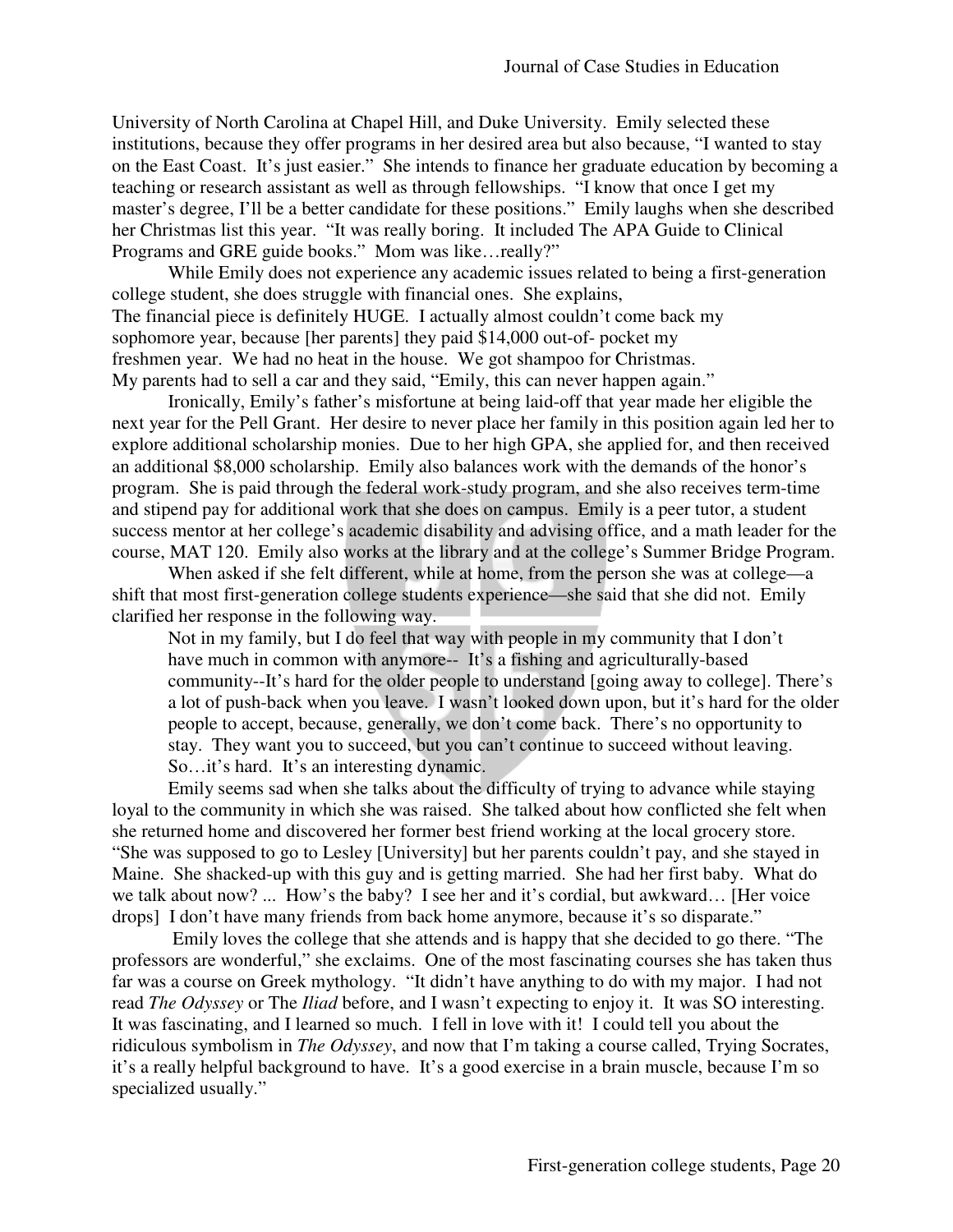Despite her optimism about her college experience, Emily thinks that the College can better support first-generation college students by holding them to high expectations. She explains, "Sometimes [College's name] is too flexible, too giving. The bar is set, but it's not really a big deal if you don't meet it. Deadlines are not really considered deadlines. This angers Emily, because she submits all of her assignments on time and sometimes receives the same grade as a person who turns a paper in a week late. "It annoys me! Being responsible was always expected of me in my household. It's not doing anyone any favors, because there is rarely a workplace where if a report is due on the  $22<sup>nd</sup>$ , and it's the  $22<sup>nd</sup>$ , and you haven't started it yet, the boss is going to say, "Oh, that's okay."

 Emily also believes that faculty should invite students to office hours more than once during a semester, if possible, because she believes that shy students, who might have had more formal relationships with their teachers in high school, may not know how to develop a relationship with a faculty member. She has learned through her peer tutoring that firstgeneration students are often the types to avoid office hours, feel intimidated by faculty, and refrain from interacting with them on campus or in the cafeteria. Emily feels that if the relationships with faculty are not developed early on, the students are less likely to seek faculty assistance or support regarding an assignment or an aspect of the course they might be confused about.

 Emily feels that being a first-generation college student does advantage her in that it gives her the drive and motivation she needs to succeed and achieve. "You just kind of want it a little bit more. I have seen my parents stopped, because they don't have that stupid piece of paper. I know how valuable it is; because you see how not having a degree disadvantages them and acts as a barrier."

When asked to paint a picture of her life 10 years from now, Emily is quick to respond and specific about the details of what lay ahead. "I will have a Ph.D. and be married… probably with one child. I'll be working at a residential facility for children with EBDB (emotional and behavior disorders) ages 4-12. I'll probably be working on research of some kind related to an anti-medicine approach to teaching this population." Emily's future, so carefully envisioned, will be shaped by her capable hands.

#### **CONCLUDING REMARKS**

Though each uniquely different, all three of the first-generation college students featured in the case studies continue to struggle financially while attending a private, 4-year institution. Katelyn seems to be the most vulnerable at this time as her parents are also ill and unemployed. Her ability to pay for the next semester of her senior year is still uncertain at this time. While the federal government has provided funding for low-income first-generation college students through Gear-Up and Trio programs, few first-generation students know that such programs exist, because they are preparing for college on their own and trying to educate their parents about the process. The effectiveness of Trio and Gear-Up Programs is also being disputed today and the regulations for receiving funding are becoming more restrictive (Nelson, 2013).

 All three of the case study students appear to be on-track in completing the requirements of their degree program. In terms of persistence regarding degree completion, Jade, the daughter of a single parent was the only student in the larger sample and among the case studies to complete her degree within three years. Her participation in a Step-Up program that allowed her to take three college courses while still in high school positioned her well for degree completion.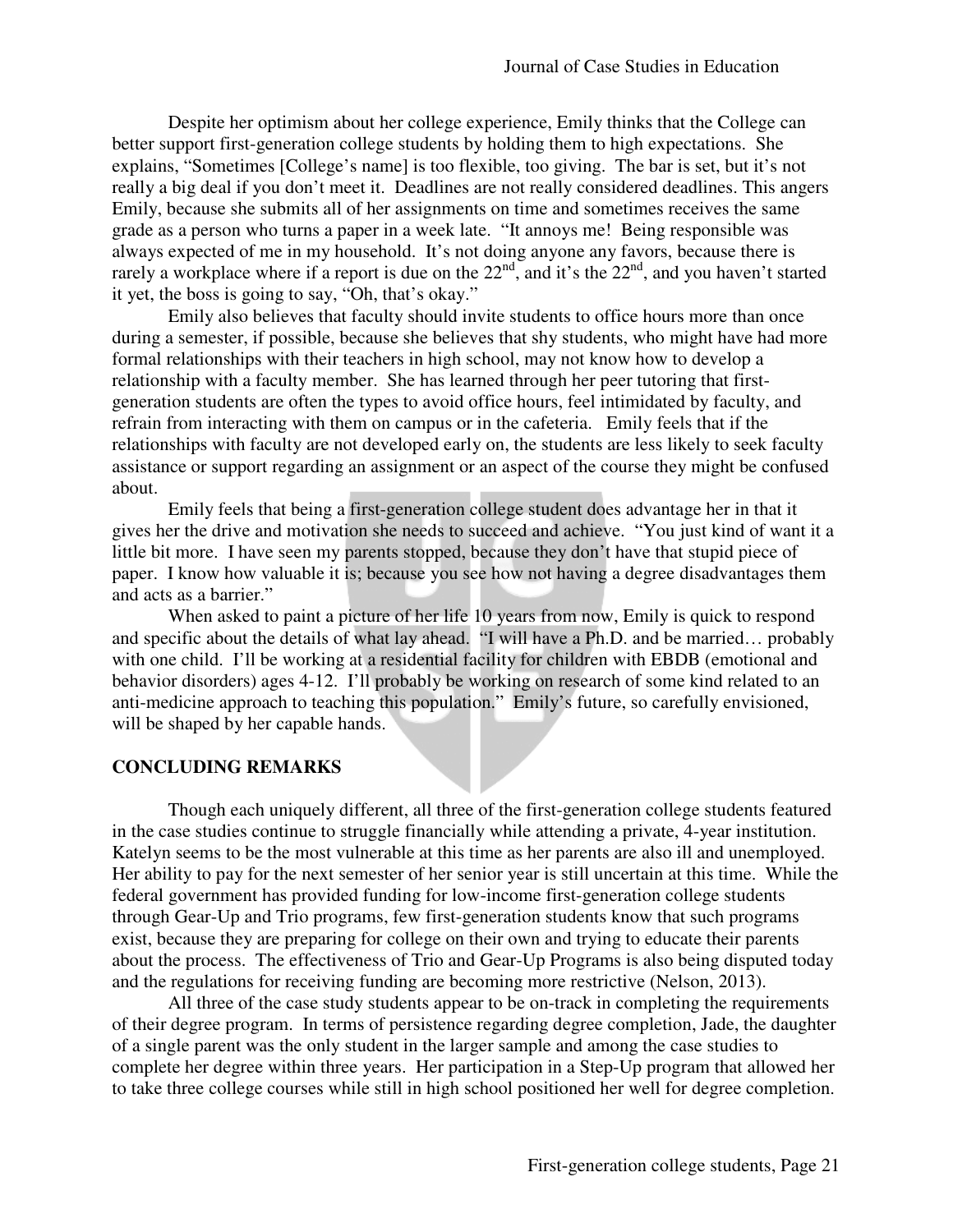Academically, it is encouraging to see that all three students are completing their requirements at this private, 4-year institution. Their success may be partly due to the size of the institution and the personalized culture of learning that faculty members provide and that a larger university may not be able to offer first-generation college students. It is also worth noting how enthusiastic the students are about some of the required courses in the arts and sciences, ones they had never imagined learning about!

 Katelyn represented other first-generation students in national samples who report feeling less prepared for college. Her initial entry was difficult, and she admits that it takes her longer to read and process than some of her classmates, but she is persevering. Conversely, Jade needs more of an academic challenge. Her decision to forgo honor's level courses has left her feeling unsatisfied. Her high grades despite what she calls "mediocre" performance may be an indication of grade inflation or she may need more intellectual challenge. Emily, who meets the federal definition of first-generation status, since neither parent has earned a degree, is influenced by the degrees earned by both of her older sisters. Her success in the honor's program and her general knowledge about higher education is not representative of firstgeneration students nationally or in the larger interview sample associated with this study.

 Jade and Emily's parents were supportive of their desire to attend college, while Katelyn's parents were not. While Jade's mother struggled financially, she never wavered in her desire to want more for her daughter, and she was viewed by her daughter as an excellent writer.

 Emily's chosen profession was partly influenced by the work that her mother did and although she seemed to experience less difficulty establishing a college identity than the other two students, she did experience a sense of loss at leaving her small community behind.

 Katelyn embraced her new college identity so completely that she risked taking on too many responsibilities, yet if she let go of one leadership position or activity, she feared that her whole new identity might come crashing down. Her fear about reverting back to who she was before college is an indication that she is trying to reconcile the integration of her former and current selves.

 Jade, who talked openly about the importance of multiculturalism and of her need to feel comfortable at college was also the only student among the three that talked about the importance of race. Identifying as bi-racial, she understood, first-hand, how difference of any kind may be perceived negatively. Her insistence that first-generation college students receive support while not being separated from the other students is the challenge that institutions of higher education must face. There is always shame associated with social class divisions that intersect with the lives of many first-generation college students, but the internal drive, motivation and determination that first-generation students bring is palpable. First-generation college students deserve an opportunity to educate themselves, to advance their social, cultural, and intellectual knowledge, and to have an impact on generations of family to come.

#### **IMPLICATIONS**

 The results of this study reveal specific changes this institution can make immediately to support its growing first-generation population. These recommendations may also apply to other institutions of higher education that are faced with a growing percentage of first-generation college students on their campuses.

1) Establish funding specifically for first-generation college students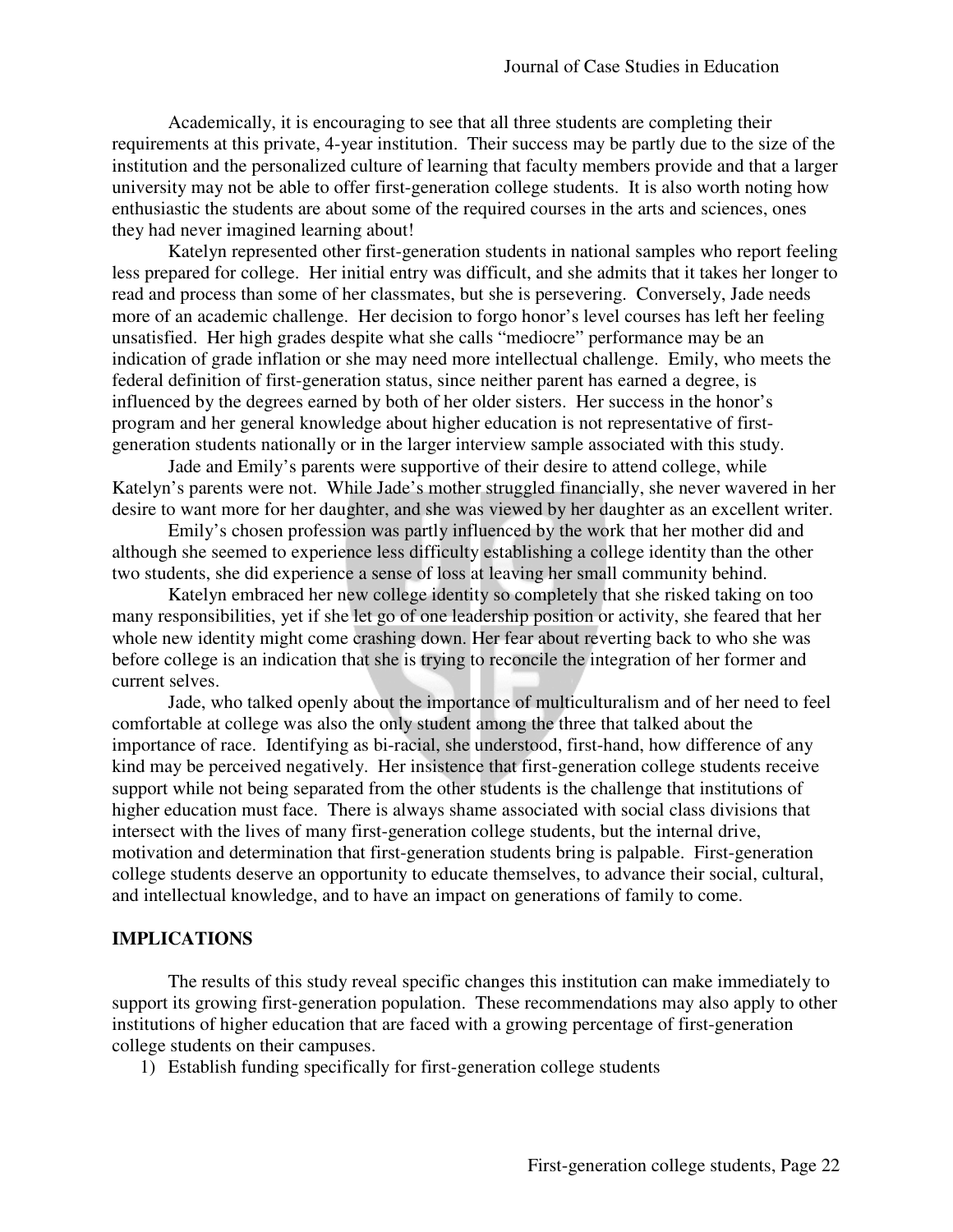- 2) Devote a section of the website to user-friendly resources for first-generation students and their families. (Articles, success stories, scholarship information).
- 3) Hire and train additional staff in the areas of student support to reach out to firstgeneration students (at least 3 times) each semester
- 4) Design advising systems that pair former first-generation college faculty with current first-generation students; pair first-generation college seniors with entering students
- 5) Re-examine the Summer Bridge Program in order to design specific support for first generation students
- 6) Become more deliberate in identifying first-generation college students at the admissions stage and following and tracking their progress toward graduation.
- 7) Establish programs that help teach first-generation college students about graduate study
- 8) Help first-generation college students identify internships and summer employment opportunities that align more specifically with their professional goals
- 9) Investigate a relationship with Bottom Line, a college access organization located in Boston and New York that provides programs in access and college completion for firstgeneration college students (www.bottomline.org)
- 10) Devise ways to make the financial aid process more user-friendly and supportive for all students, but especially for first-generation students and their families.

# **REFERENCES**

- Bourdieu, P., & Passeron, J.C., (1970/1977). *Reproduction in education, culture, and society*. London: Sage.
- Bottom Line Retrieved from http://www.bottomline.org.
- Bowen, W.G., Kurzweil, M.A. & Tobin, E.M. (2005). *Equity and excellence in American higher education.* Charlottesville: University of Virginia Press.
- Brooks, D. (2011, October 31). The wrong inequality. *The New York Times.* Retrieved from http://www.nytimes.com.
- Choy, S. (2001). Students whose parents did not go to college: Postsecondary access, persistence, and attainment. Washington, DC: National Center for Education Statistics.
- Engle, J. (2007). Postsecondary access and success for first-generation college students. *American Academic*, (3), 225-48.
- Erikson, E. H. (1959). *Identity and the life cycle*. New York: International University Press.
- Freeman, K. (1999). The race factor in African-Americans' college choice*. Urban Education*, 34, 4-25.
- Glaser, B.G., & Strauss, A., (1999). The discovery of grounded theory: Strategies for qualitative research. Hawthorne, NY: Aldine De Gruyter.
- Greenwald, R., (2012, November 11). Think of first-generation students as pioneers, not problems. *The Chronicle of Higher Education*. Retrieved from http://www.chronicle.com.
- Horn, L., & Nunez, A., (2000). Mapping the road to college: First-generation students' math track, planning strategies, and context of support. Washington, DC: National Center for Education Statistics.
- Housel, T.H. (2012). Essay calls for colleges to focus on first generation students. *Inside Higher Education.* Retrieved from http://www.insidehighered.com/print/views/s.
- Hutchens, K., Deffendall, M., & Peabody, M. (2011) Supporting first generation college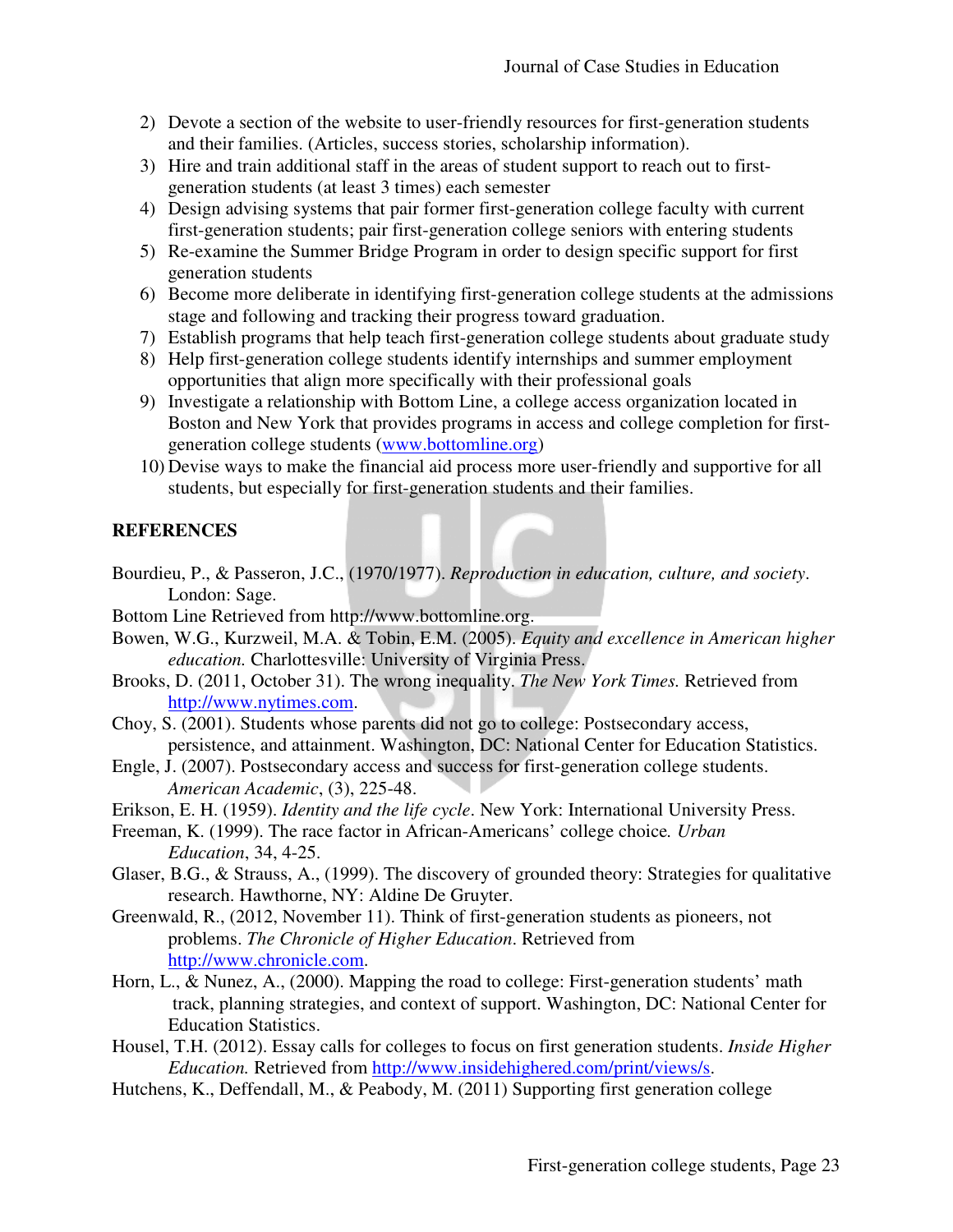students. *Kentucky Journal of Higher Education Policy and Practice,* 1(1).

- Leming, J.S., (1991). Teacher characteristics and social studies education. In J.P. Shaver (Ed); *Handbook of research on social studies teaching and learning.* NY: Macmillan.
- London, H. B., (1989). Breaking away: A study of first-generation college students and their family. *American Journal of Education*. 97 (2), 144-170.
- Mann, H. (1848). Twelth annual report to the Secretary of Massachusetts State Board of Education. (Par. 9).Retrieved from learn.usf.edu.
- Markus, H.R. & Kitayama, S. (2003). Models of agency: Sociocultural diversity in the construction of action. In V. Murphy-Berman & J.J. (Eds.), *Nebraska symposium on motivation: Vol. 49. Cross cultural differences in perspectives on self. Lincoln, NE:* University of Nebraska Press.
- Miles, M.B., & Huberman, A.M., (1994). *Qualitative data analysis*. Thousand Oaks, CA: Sage Publications.
- Nelson, L. (2013). Tough words for Trio. *Inside Higher Education*. Retrieved from http:// www.highered.com.
- Obama, B. (2011/2013) *State of the union address*. Retrieved from www.whitehouse.gov/state of-the-union-2011/2013).
- Orbe, M. (2004). Negotiating multiple identities within multiple frames: An analysis of first generation college students. *Communication Education.* 53 (2), 131-149.
- Rendon, L.I. (1992). From the barrio to the academy: Revelations of a Mexican American scholarship girl. In L.S. Zwerling and H.B. London (Eds.), *First generation college students: Confronting the cultural issues*. San Francisco, CA: Jossey-Bass Publishers.
- Rossman, G.B., & Rallis, S.F., (2003). Learning in the field: An introduction to qualitative research. Thousand Oaks, CA: Sage Publications.
- Saenz, V.B., Hurtado, S., Barrera, D., Wolf, D., & Yeung, F. (2007). *First in my family: A profile of first-generation college students at four-year institutions since 1971.* Los Angeles, CA: Higher Education Research Institute. Retrieved from http://www.heri.ucla.edu/publications.
- Smith, R. W., (2000). The influence of teacher background on the inclusion of multicultural education: A case study of two contrasts. *The Urban Review*. 32 (2).
- Stephens, N.M., Fryberg, S.A., Rose Markus, H., Johnson, C.S. & Covarrubias, R. (2012). Unseen disadvantage: How American universities' focus on independence undermines the academic performance of first-generation college students. *Journal of Personality and Social Psychology,* 102 (6), 1178-1197.
- Stierlin, H. (1974). *Separating parents and adolescents*. New York: Quadrangle.
- Strauss, A.L. & Corbin, J. (1990). *Basics of qualitative research: Grounded theory procedures and techniques.* Newbury Park, CA: Sage.
- Terenzini, P.T., Springer, L., Yaeger, P.M., Pascarella, E.T., and Nora, A., First generation college students: Characteristics, experiences, and cognitive development. *Research in Higher Education*, 37 (1), 1-22.
- U.S. Department of Education, National Center for Education Statistics (2012). *Digest of Education Statistics*, 2011 (NCES 2012-001). Tuition costs of colleges and universities. Retrieved from http://nces.ed.gov.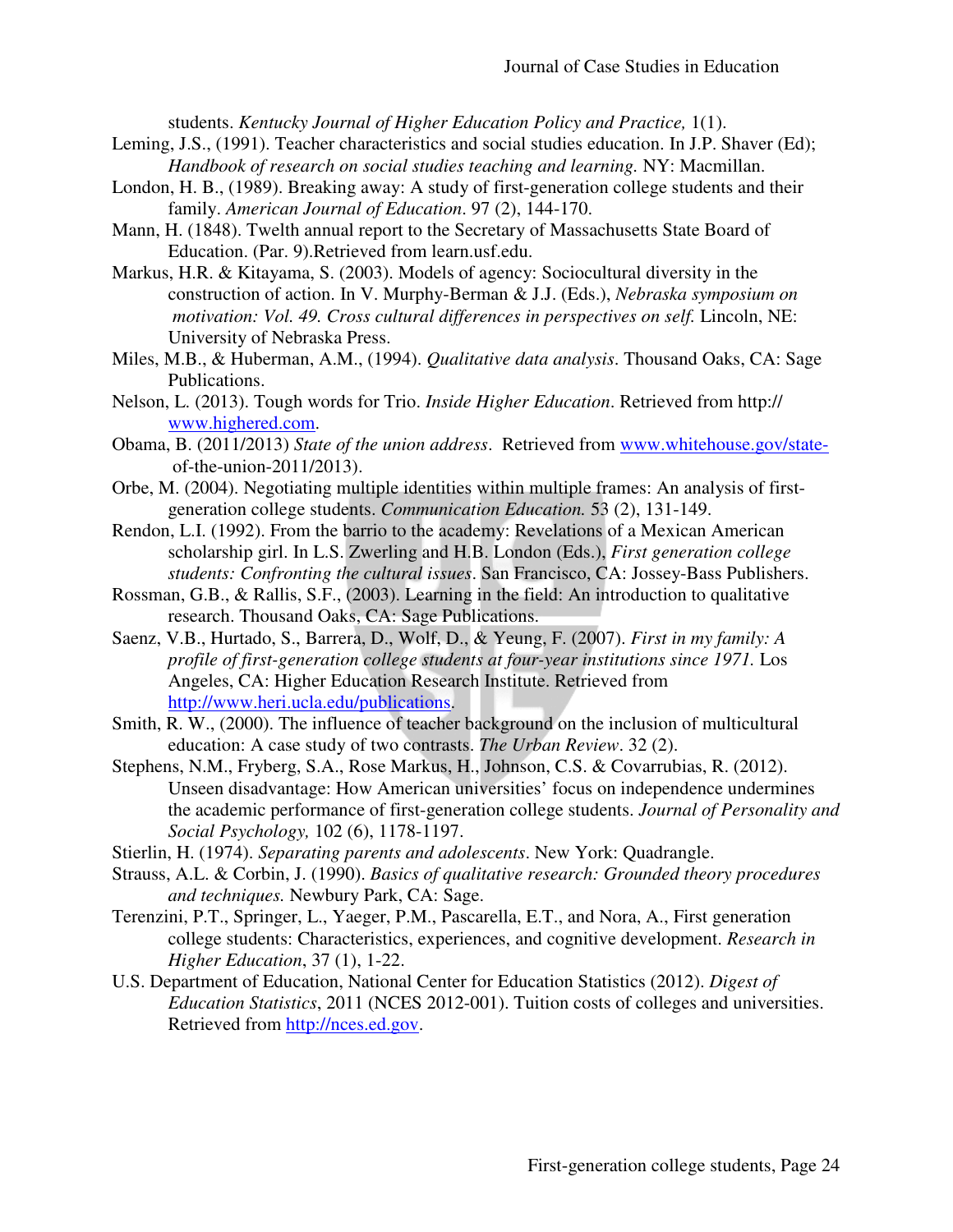# **Appendix A**

# **The Privileges of Cultural Capital: A comparison of a first-generation college student's experience with a non-first-generation peer**

| <b>First-Generation College Student</b>      | <b>Non-First-Generation College Student</b>                  |  |
|----------------------------------------------|--------------------------------------------------------------|--|
| Attends substandard high school with no      | Attends high-quality high school with                        |  |
| or few advanced placement courses            | advanced placement options                                   |  |
| Participates in few extra-curricular         | Participates in wide-range of extra-curricular               |  |
| activities                                   | activities to build college resume                           |  |
| Takes college entrance exams without         | Takes Princeton Review course to increase                    |  |
| preparation                                  | college entrance exam scores; attends college<br>"boot camp" |  |
| Searches for colleges alone in senior year   | Goes on college tour with family in the junior               |  |
| of high school on internet                   | year of high school or earlier                               |  |
| Selects one or few colleges to apply to      | Selects 3-7 colleges to apply to and prepares                |  |
| and completes application on her own         | application with parents; parents insist that                |  |
|                                              | she apply to schools that they have graduated                |  |
|                                              | from                                                         |  |
| Unprepared for start of classes; has to wait | Purchases books and supplies prior to start of               |  |
| for financial aid check to be disbursed to   | first class from pre-set bank account (debit                 |  |
| buy books and supplies                       | card) designated for expenses                                |  |
| Struggles academically in college course     | Decides to over-load by taking one additional                |  |
| work and is referred to academic advising    | course beyond what is required to complete                   |  |
| and support services; drops-out of one       | college degree in less time; parents arrange                 |  |
| course                                       | for tutor to increase grades in math                         |  |
| Spends summers working at retail store       | Spends summer completing competitive                         |  |
| and fast food restaurant in local mall       | internship in prospective field; travels                     |  |
|                                              | internationally with family                                  |  |
| Relies exclusively on financial aid, high-   | Relies on college fund to pay for all or some                |  |
| interest bearing loans that parent must      | of the cost of college; subsidizes costs with                |  |
| take-out, and minimum wage earnings          | earned merit scholarship and grandparents'                   |  |
| from summer to pay for college               | support                                                      |  |
| Does not consider participating in           | Studies abroad and/or participates in                        |  |
| semester abroad or international service     | international service learning programs;                     |  |
| learning programs due to limited finances    | family plans vacation to semester abroad site                |  |
|                                              | to visit student                                             |  |
|                                              |                                                              |  |
| Graduates but is unsure about how to         | Graduates a semester early and relies on                     |  |
| enter workforce in field of study; doesn't   | family's professional contacts and prior                     |  |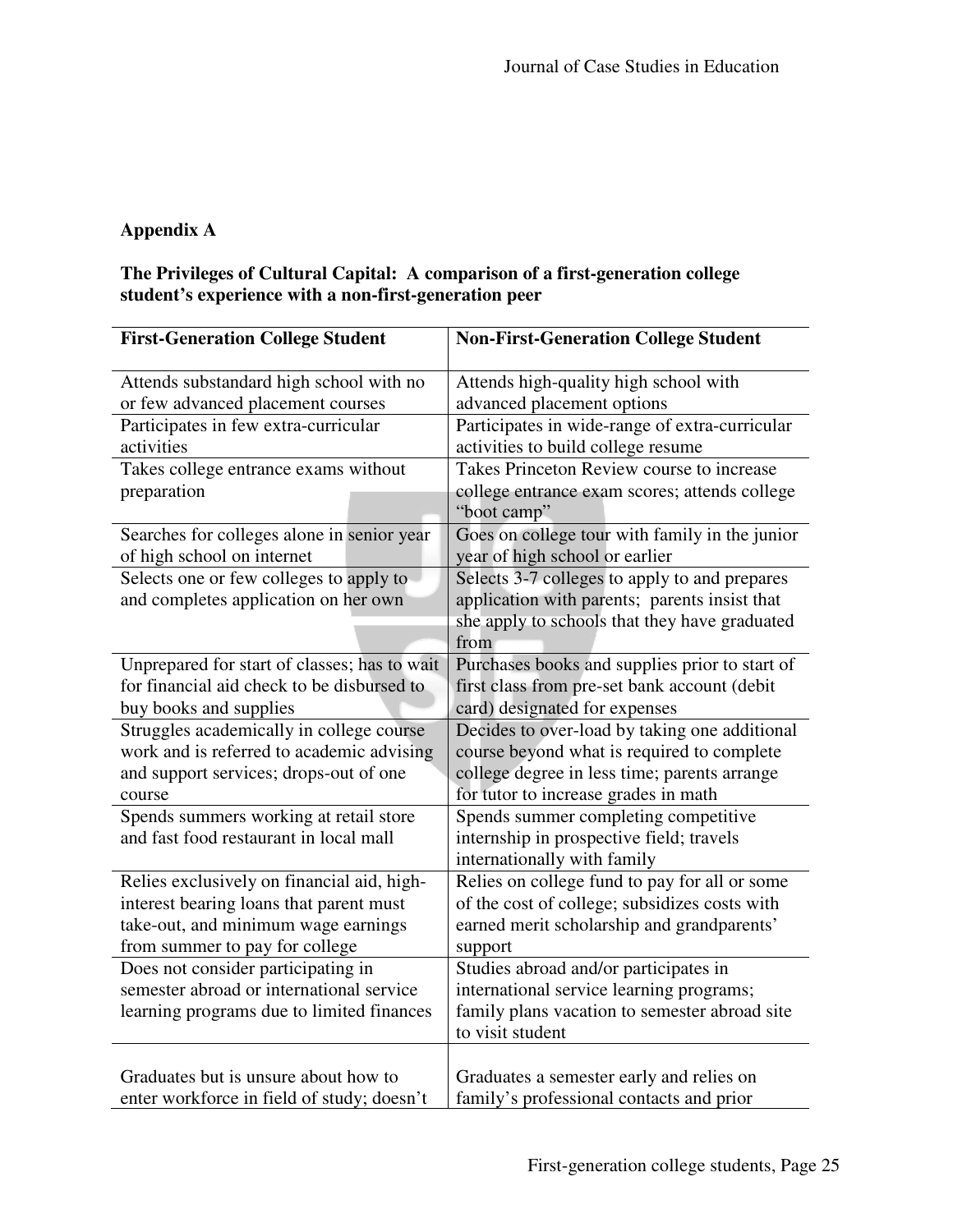| interview well or dress appropriately for                                                                                                | internship experiences to obtain employment                                                                                |
|------------------------------------------------------------------------------------------------------------------------------------------|----------------------------------------------------------------------------------------------------------------------------|
| professional interviews; struggles to find                                                                                               | in related field; buys professional suit for                                                                               |
| work                                                                                                                                     | interview and practices with parents                                                                                       |
| Has no plans to enter graduate school due                                                                                                | Decides to seek advanced degree and starts                                                                                 |
| to limited understanding of degree options                                                                                               | applying to programs to improve professional                                                                               |
| and lack of finances                                                                                                                     | standing and quality of life options later                                                                                 |
| Returns home to live with family due to<br>unsustainable debt and need to care for a<br>family member; contributes to family's<br>income | Establishes self independently from family<br>and begins young adult life; mother helps her<br>furnish her first apartment |

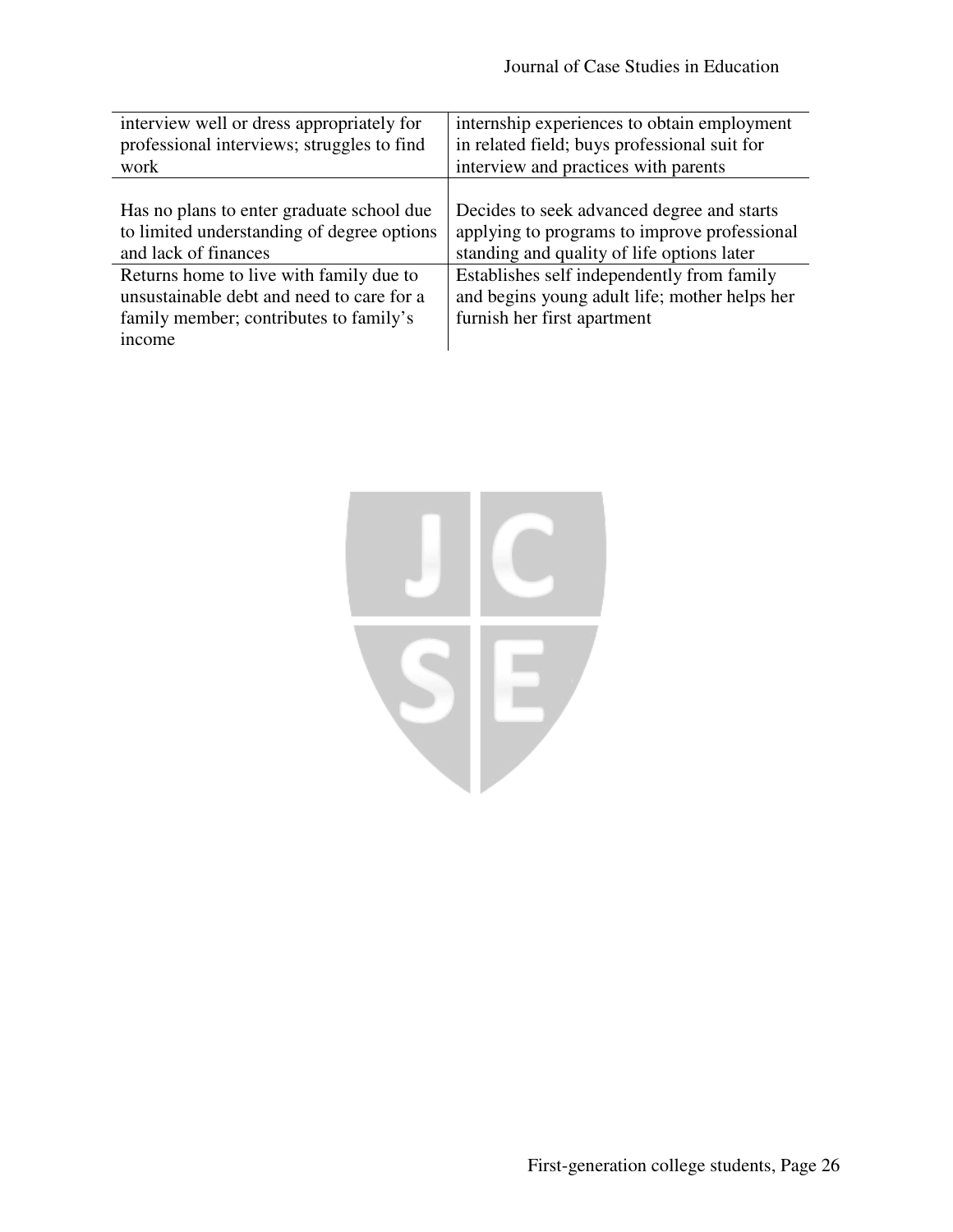# **Appendix B**

| <b>Demographic Data on Entering First-Generation College Students: Fall, 2010</b>                                                                                                                                           |                                   |                                                 |  |
|-----------------------------------------------------------------------------------------------------------------------------------------------------------------------------------------------------------------------------|-----------------------------------|-------------------------------------------------|--|
| <b>FG Students</b><br><b>Total Number</b><br>Females<br>Males                                                                                                                                                               | <b>Number</b><br>114<br>101<br>13 | <b>Percentage</b><br>52%<br>89%<br>11%          |  |
| Race/Ethnicity<br>White/European descent<br>Hispanic/Latina/Latino<br><b>Black/African descent</b><br>Asian descent<br>Bi-Racial/Multi-racial<br>* Other (Cape Verdean,<br>Haitian, American Indian,<br>Brazilian, "Human") | 67<br>21<br>12<br>4<br>5<br>6     | 59%<br>18%<br>$11\%$<br>$3\%$<br>$4\%$<br>$5\%$ |  |
| <b>Home States</b><br><b>MA</b><br>Outside of MA<br>(NH, ME, VT, CT, RI, NJ, NY<br>$MD$ , PA, FL, $\&$ CA)                                                                                                                  | 65<br>49                          | 57%<br>43%                                      |  |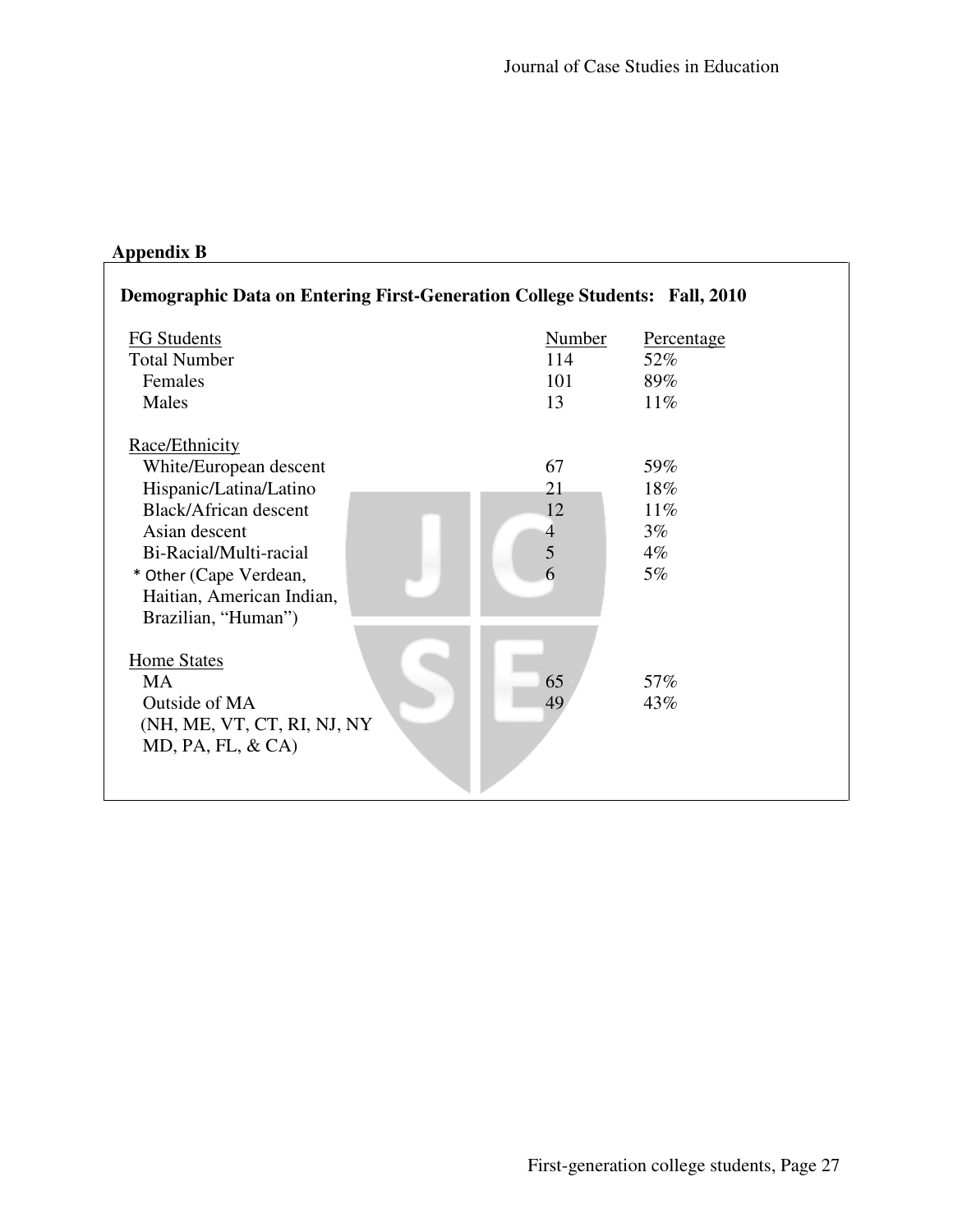| <b>High School Type</b>                                                                   |              |           |  |
|-------------------------------------------------------------------------------------------|--------------|-----------|--|
| Public (includes 1 Public Charter<br>School)                                              | 105<br>9     | 92%<br>8% |  |
| Private (All Catholic or Christian-based<br>Schools)                                      |              |           |  |
| <b>Family Structure</b>                                                                   |              |           |  |
| Mother and Father                                                                         | 68           | 60%       |  |
| Mother                                                                                    | 25           | 22%       |  |
| Grandmother                                                                               | 1            | $.9\%$    |  |
| Adoptive Mother & Father                                                                  | $\mathbf 1$  | $.9\%$    |  |
| Adoptive Mother                                                                           | $\mathbf{1}$ | $.9\%$    |  |
| Biological parent and stepparent                                                          | 5            | $4\%$     |  |
| Stepmother                                                                                | $\mathbf{1}$ | $.9\%$    |  |
|                                                                                           |              |           |  |
| Families with more than (2) parents                                                       | 12           | 11%       |  |
| (including aunts, uncles, and grandparents living)                                        |              |           |  |
| together) as well as blended families caring                                              |              |           |  |
| for children within two households                                                        |              |           |  |
| <b>**Reason for Pursuing College Degree</b>                                               | 58           | 51%       |  |
| Required for the job I want to do                                                         | 25           | 22%       |  |
| To earn enough money to support self and                                                  |              |           |  |
| provide for family                                                                        | 13           | 11%       |  |
| To expand knowledge; reach full potential                                                 | 23           | 20%       |  |
| To build a better future                                                                  |              |           |  |
|                                                                                           | 74           | 65%       |  |
| Confidence at Earning a Degree within 4 years                                             | 31           | 27%       |  |
| Very Confident                                                                            | 1            | $.9\%$    |  |
| Confident                                                                                 |              | 6%        |  |
| Confident-Somewhat Confident                                                              |              | .9%       |  |
| Somewhat Confident                                                                        |              |           |  |
| Not Confident                                                                             |              |           |  |
| FG Students' Experience at College in First Semester                                      | 41           | $6\%$     |  |
| Very Positive                                                                             | 56           | 49%       |  |
| Positive                                                                                  | 1            | $.9\%$    |  |
| Positive - Somewhat Positive                                                              | 16           | 14%       |  |
| Somewhat Positive                                                                         | 0            | $-$ %     |  |
| Negative                                                                                  |              |           |  |
| *One respondent checked more than one category for race/ethnicity.                        |              |           |  |
| **Some students selected more than one response for reason for pursuing a college degree. |              |           |  |
|                                                                                           |              |           |  |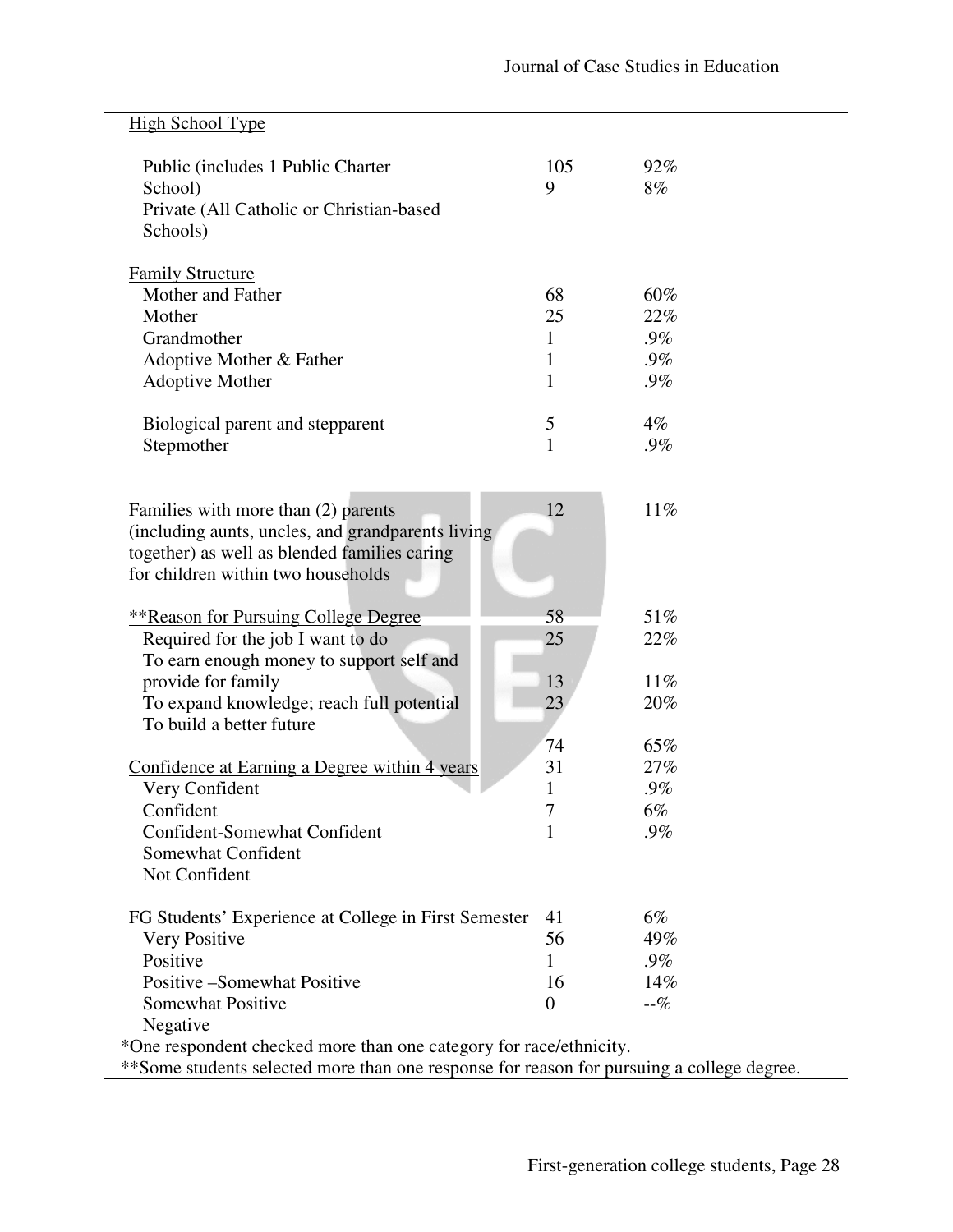| <b>Appendix C</b>                                                       |                                                                                |  |
|-------------------------------------------------------------------------|--------------------------------------------------------------------------------|--|
| All College Meeting on First Generation College Students: April 6, 2011 |                                                                                |  |
| Assumptions                                                             | Lower income; working poor; working class                                      |  |
| about FGCS                                                              | More come from single-parent households                                        |  |
|                                                                         | "Not as smart; not college material"                                           |  |
|                                                                         | More people of color                                                           |  |
|                                                                         | "Not as cultured"                                                              |  |
|                                                                         | View college degree as preparation for specific career                         |  |
|                                                                         | Not prepared as well in high school                                            |  |
| Challenges                                                              | Financial; not having enough money to finance degree; not understanding        |  |
| FGCS face at                                                            | how to use financial aid; not understanding debt accrual or college loan       |  |
| this institution                                                        | applications; parents not prepared for reality of financial strain             |  |
|                                                                         |                                                                                |  |
|                                                                         | Lack of access to resources (information, preparation, and advice)             |  |
|                                                                         | "They don't know what it is that they don't know."                             |  |
|                                                                         | Shame involved in asking for help                                              |  |
|                                                                         | Guilt at not being home to assist family; pressure at having to succeed for    |  |
|                                                                         | family                                                                         |  |
| Implications for                                                        | Define expectations of syllabus, explain contractual nature of syllabus        |  |
| faculty,                                                                | "Don't assume all students understand higher-education vernacular (explain     |  |
| administration                                                          | what office hours are).                                                        |  |
| and staff                                                               | Help students with time-management and advertise writing and academic          |  |
|                                                                         | support services                                                               |  |
|                                                                         | Hire more faculty, staff, and administration to reach-out specifically to this |  |
|                                                                         | population                                                                     |  |
|                                                                         | Consider assignments that are issued in stages where re-writing is accepted    |  |
|                                                                         | and drafts are used prior to final submission.                                 |  |
| Ideas for                                                               | Raise more money for FGCS students; increase funding streams, offer FGCS       |  |
| expanding                                                               | scholarships; develop web site for FGCS and families to identify and access    |  |
| student services                                                        | additional scholarship monies, grants, and awards;                             |  |
| to support FGCS                                                         | Hire and train counselors to make 3-4 checks on students each semester to      |  |
|                                                                         | help them achieve social-emotional and academic success;                       |  |
|                                                                         | Develop more career-oriented professional development seminars and obtain      |  |
|                                                                         | additional internships to assist the FGCS student population                   |  |
|                                                                         | Organize cohorts of FGCS in First Year and Bridge Programs                     |  |
|                                                                         | Pair FGCS with $3rd$ year student for mentoring support                        |  |
|                                                                         | Pair former FGCS faculty with cohorts of FGCS for academic advising            |  |
|                                                                         | Collect data on FGCS status at admission stage and track FGCS to               |  |
|                                                                         | graduation date to determine persistence and attrition rates and to provide    |  |
|                                                                         | ongoing support                                                                |  |
|                                                                         | Provide website of FAQ and other academic resources specifically designed      |  |
|                                                                         | for FGCS and their families                                                    |  |
|                                                                         |                                                                                |  |
|                                                                         |                                                                                |  |
|                                                                         |                                                                                |  |

Appendix D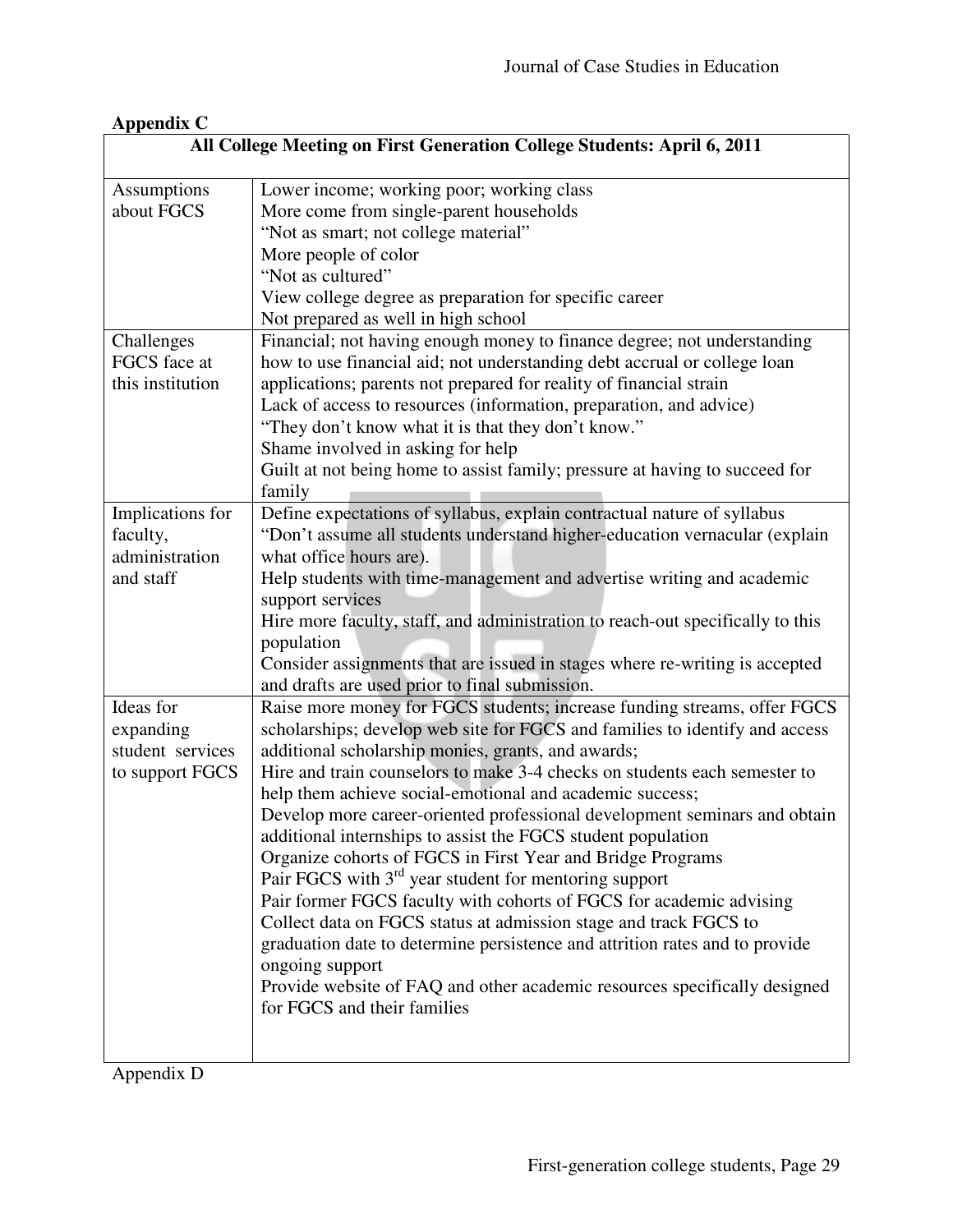# **First-Generation College Student: Interview Protocol**

- 1. Are you a resident student or a commuter student?
- 2. Now that you are a college student and the first in your family to pursue the completion of a college degree, what is it like to go home during breaks or long weekends?
- 3. Can you tell us about your relationship with your parent(s) and family members? Has the relationship changed? Stayed the same?
- 4. Why did you decide to come to college? Why do you want to earn a college degree?
- 5. In your view, are there differences between the experiences of first-generation college students compared to students whose parents have earned a college degree? Why or why not?
- 6. Can you describe what your experience has been like in college now that you are almost finished with your first year?
- 7. Faculty members and administrators sometimes assume that college students know certain things that they might not necessarily know or understand, can you share with me any experiences that you've had thus far in your courses or in your classroom experiences that have been confusing to you because a person assumed you knew something that you didn't? Can you think of any circumstances where you felt confused because you had no prior knowledge to draw on?
- 8. Have you felt confused about anything outside of the academic experiences including residential life, extra-curricular activities or any non-classroom experiences? Please explain.
- 9. You completed a survey in the fall of 2010 that asked you to rank how confident you were in earning a college degree within a 4-year period. On the survey you took in the fall, you indicated that your confidence level was \_\_\_\_\_. Is the ranking the same today or has it changed? Please explain.
- 10. On the same survey, you ranked your experience at \_\_\_\_\_\_\_\_\_\_\_(institution's name) thus far on a scale from 1-4 as a \_\_\_\_\_\_\_\_\_\_\_\_. Is the ranking the same today or has it changed? Please explain.
- 11. As a first-generation college student, what would you say has been the greatest challenge to you thus far in your college experience?
- 12. As a first-generation college student, what would you say has been the greatest reward or most positive aspect of being first-generation?
- 13. If you were giving advice to other first-generation students who are now in high school, what would you say?
- 14. Are you currently satisfied with your academic performance at the college? Why or why not?
- 15. Do you have any advice for the administrators who work in the offices here that support the college experience?
- 16. If you had the opportunity to return to your high school to speak to your former high school teachers about college preparation, what would you say?
- 17. If you had the opportunity to give advice to parent(s) of first-generation college students, what would you say?
- 18. Does being a first-generation college student make you feel different in any way?
- 19. Do you think the experiences of non-first-generation college students are likely to be the same or different from yours? Please explain.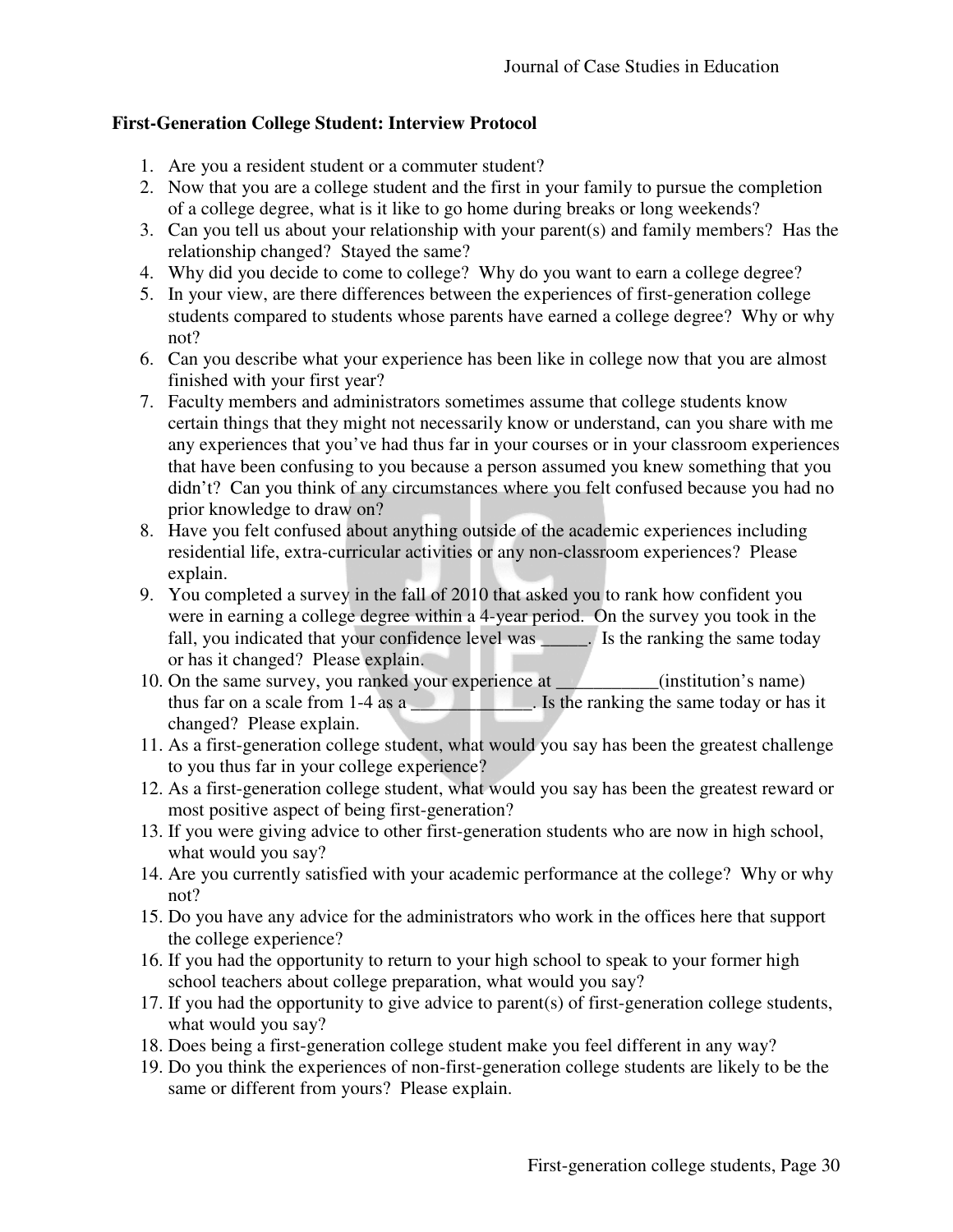20. Is there anything else that you would like to raise about being a first-generation college student?